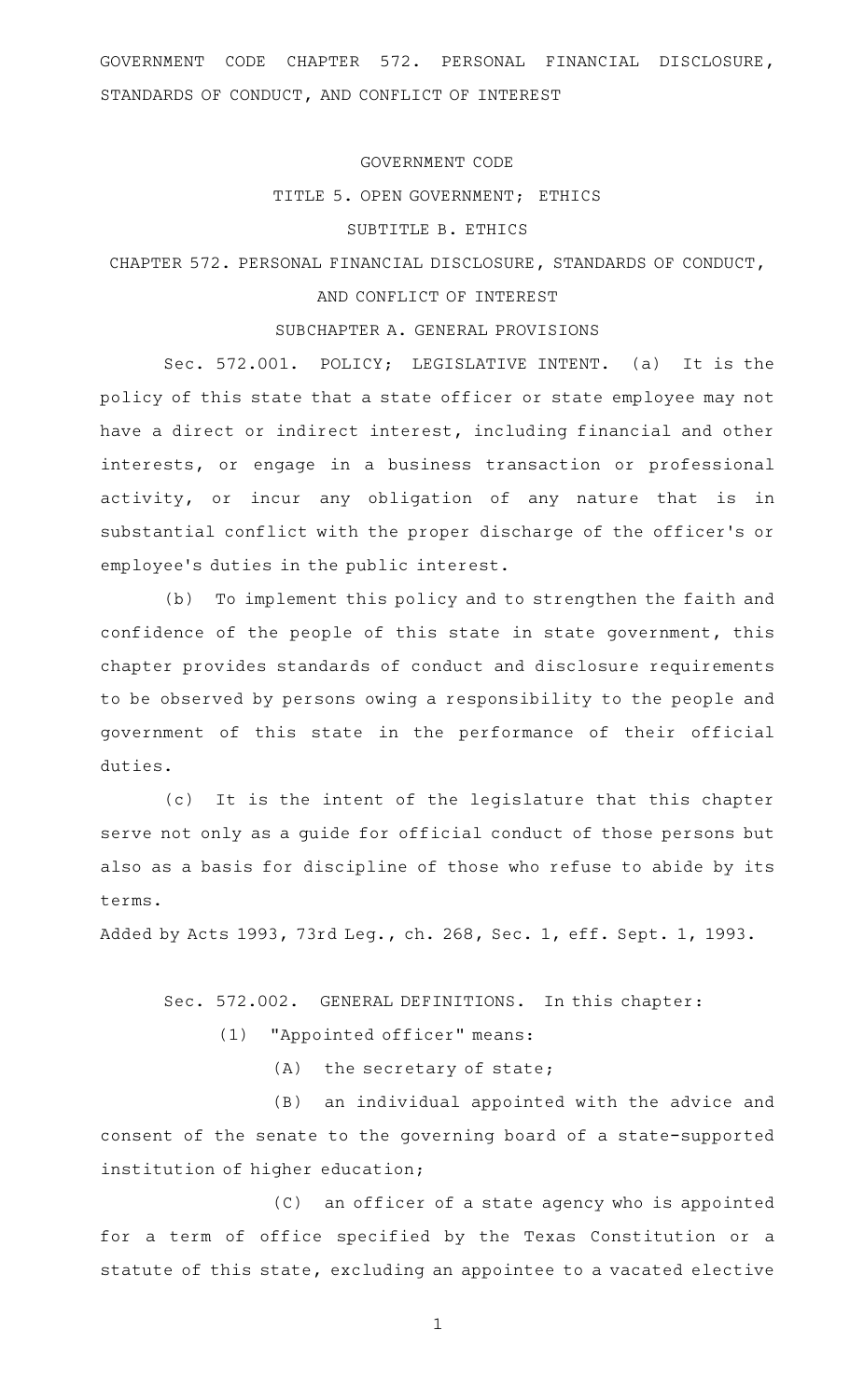office; or

(D) an individual who is a member of the governing board or commission of a state agency, who is not appointed, and who is not otherwise:

 $(i)$  an elected officer;

(ii) an officer described by Paragraphs (A) through (C); or

(iii) an executive head of a state agency.

(2) "Business entity" means any entity recognized by law through which business for profit is conducted, including a sole proprietorship, partnership, firm, corporation, holding company, joint stock company, receivership, or trust.

(3) "Commission" means the Texas Ethics Commission.

 $(4)$  "Elected officer" means:

 $(A)$  a member of the legislature;

(B) an executive or judicial officer elected in a statewide election;

- (C) a judge of a court of appeals or of a district court;
	- (D) a member of the State Board of Education;

(E) a district attorney or criminal district

attorney; or

(F) an individual appointed to fill a vacancy in an office or appointed to a newly created office who, if elected to the office instead of appointed, would be an elected officer under this subdivision.

(5) "Executive head of a state agency" means the director, executive director, commissioner, administrator, chief clerk, or other individual who is appointed by the governing body or highest officer of the state agency to act as the chief executive or administrative officer of the agency and who is not an appointed officer. The term includes the chancellor or highest executive officer of a university system and the president of a public senior college or university as defined by Section 61.003, Education Code.

(6) "State party chair" means the state chair of any political party receiving more than two percent of the vote for governor in the most recent general election.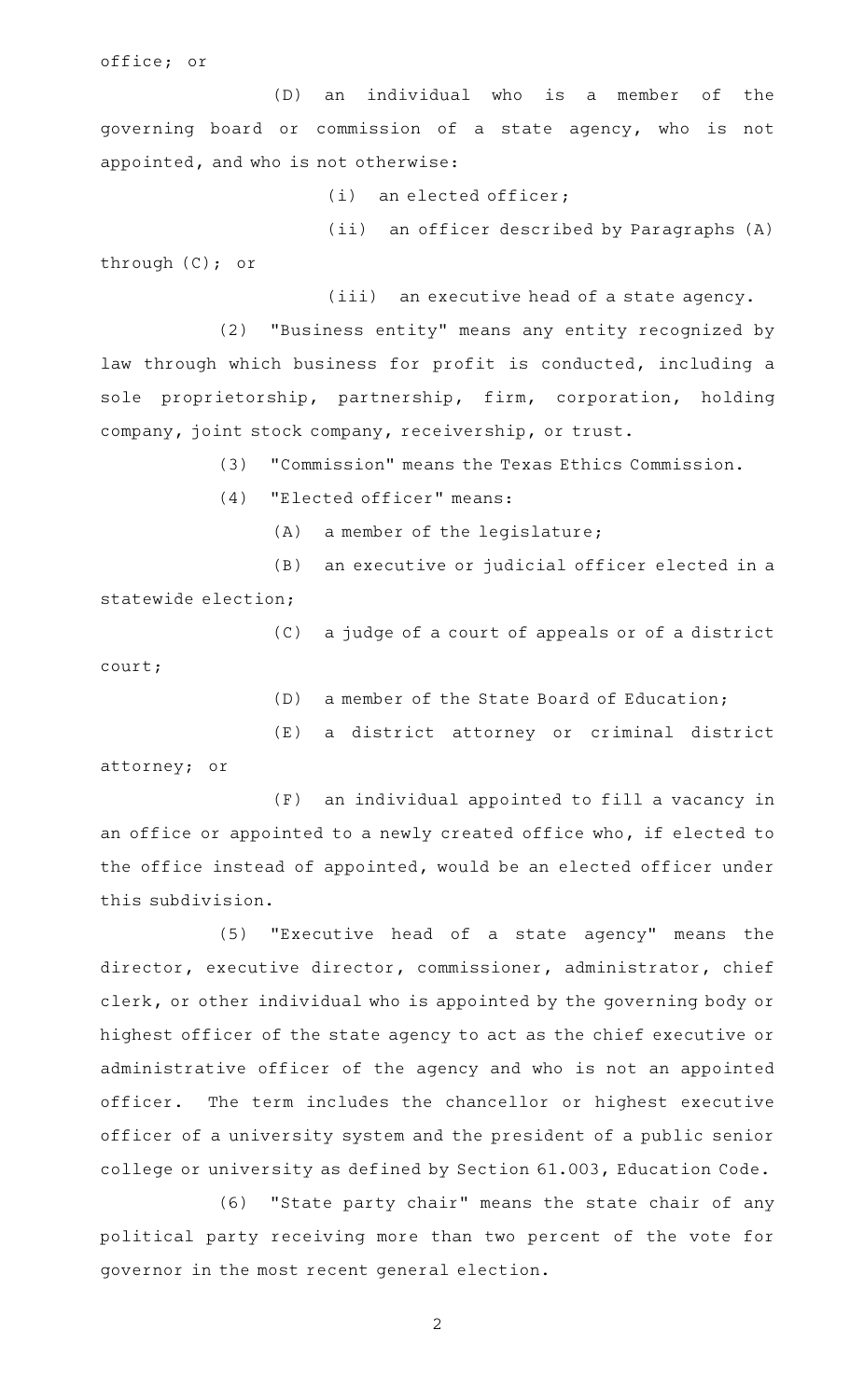(7) "Person" means an individual or a business entity.

(8) "Regulatory agency" means any department, commission, board, or other agency, except the secretary of state and the comptroller, that:

(A) is in the executive branch of state government;

(B) has authority that is not limited to a geographical portion of the state;

(C) was created by the Texas Constitution or a statute of this state; and

(D) has constitutional or statutory authority to engage in regulation.

(9) "Salaried appointed officer" means an appointed officer who receives or is authorized to receive a salary for state service but not a per diem or other form of compensation.

(10) "State agency" means:

(A) a department, commission, board, office, or other agency that:

(i) is in the executive branch of state government;

(ii) has authority that is not limited to a geographical portion of the state; and

(iii) was created by the Texas Constitution or a statute of this state;

(B) a university system or an institution of higher education as defined by Section 61.003, Education Code, other than a public junior college; or

(C) a river authority created under the Texas Constitution or a statute of this state.

(11) "State employee" means an individual, other than a state officer, who is employed by:

 $(A)$  a state agency;

(B) the Supreme Court of Texas, the Court of Criminal Appeals of Texas, a court of appeals, or the Texas Judicial Council; or

(C) either house of the legislature or a legislative agency, council, or committee, including the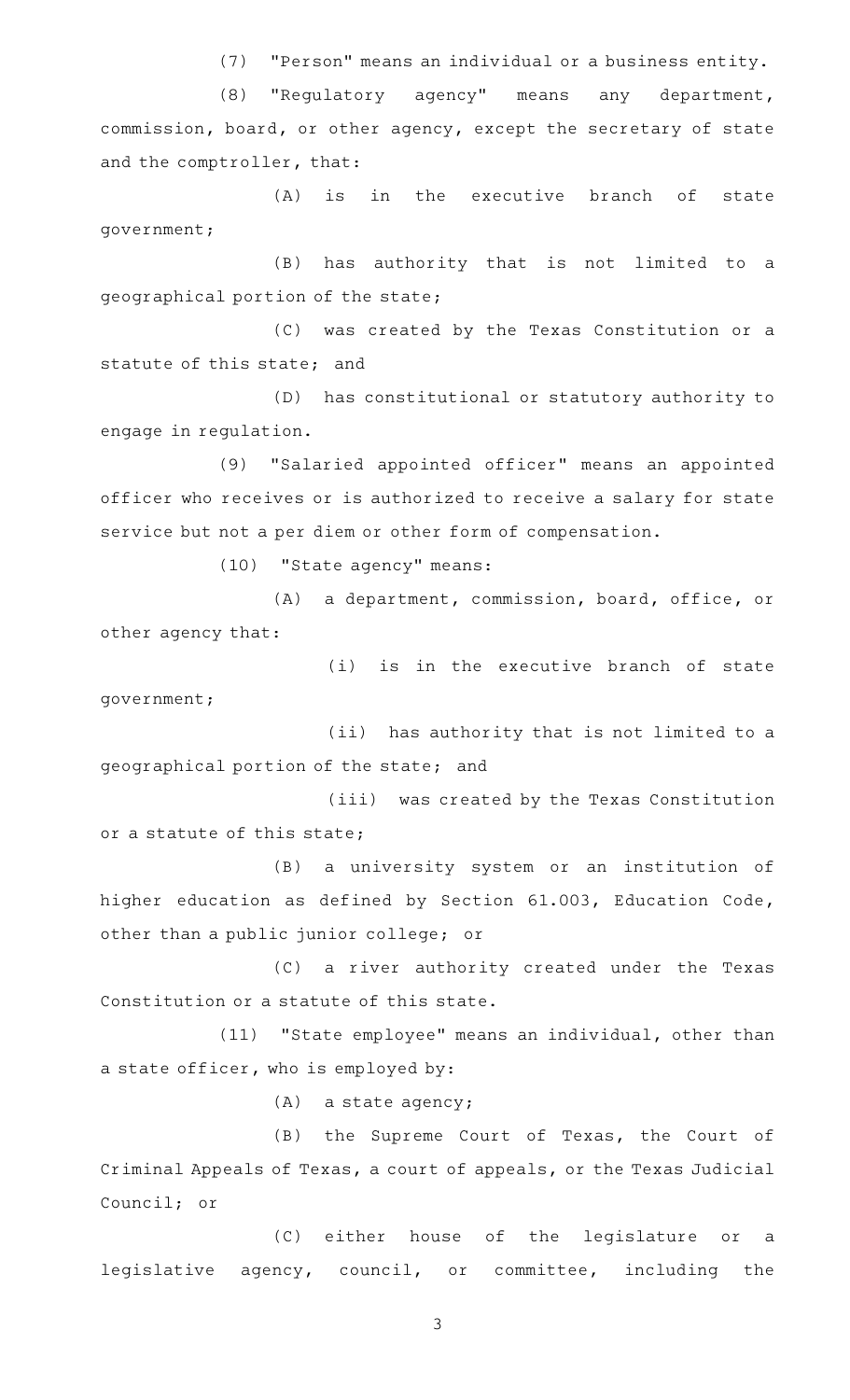Legislative Budget Board, the Texas Legislative Council, the State Auditor 's Office, and the Legislative Reference Library.

(12) "State officer" means an elected officer, an appointed officer, a salaried appointed officer, an appointed officer of a major state agency, or the executive head of a state agency.

Added by Acts 1993, 73rd Leg., ch. 268, Sec. 1, eff. Sept. 1, 1993. Amended by Acts 1997, 75th Leg., ch. 1134, Sec. 12, Sept. 1, 1997. Amended by:

Acts 2005, 79th Leg., Ch. 1253, Sec. 1, eff. June 18, 2005.

Sec. 572.003. DEFINITION: APPOINTED OFFICER OF MAJOR STATE AGENCY. (a) In this chapter, "appointed officer of a major state agency" means an individual listed in Subsection (b) or (c).

 $(b)$  The term means:

(1) the Banking Commissioner of The Banking Department of Texas;

(2) the fire fighters' pension commissioner;

(3) the administrative director of the Office of Court Administration of the Texas Judicial System;

(4) the chief executive of the Office of Public Utility Counsel;

(5) the executive director of the State Bar of Texas;

(6) the director of the lottery division of the Texas Lottery Commission;

(7) the deputy in charge of the department of security in the lottery division of the Texas Lottery Commission;

(8) the director of the bingo division of the Texas Lottery Commission; or

 $(9)$  the secretary of state.

(c) The term means a member of:

- (1) the Public Utility Commission of Texas;
- (2) the Texas Department of Economic Development;
- (3) the Texas Commission on Environmental Quality;
- (4) the Texas Alcoholic Beverage Commission;
- $(5)$  The Finance Commission of Texas;
- (6) the Texas Facilities Commission;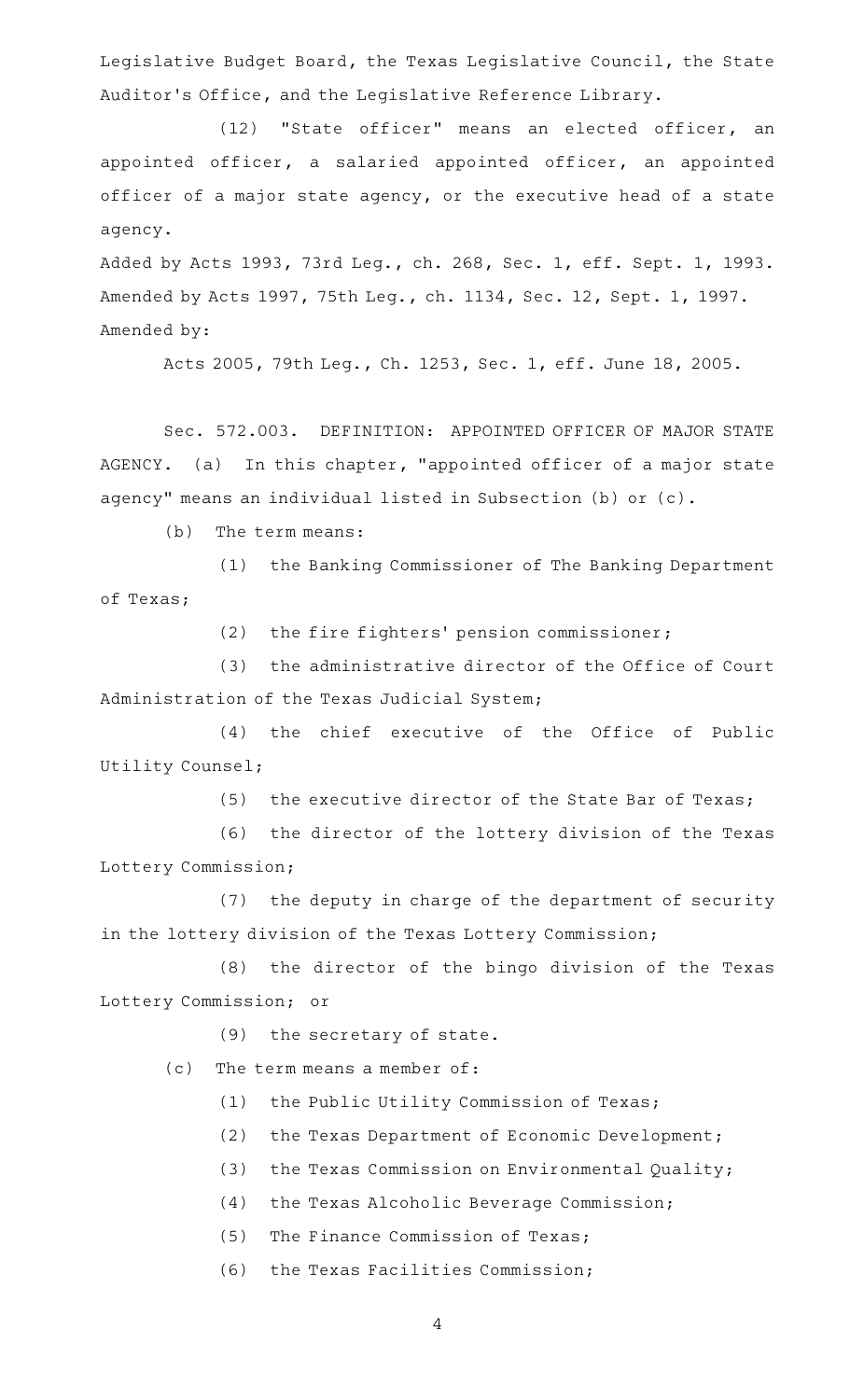(7) the Texas Board of Criminal Justice;

(8) the board of trustees of the Employees Retirement System of Texas;

- (9) the Texas Transportation Commission;
- (10) the Texas Workers' Compensation Commission;
- (11) the Texas Department of Insurance;
- (12) the Parks and Wildlife Commission;
- (13) the Public Safety Commission;
- (14) the Texas Ethics Commission;
- $(15)$  the State Securities Board;
- (16) the Texas Water Development Board;

(17) the governing board of a public senior college or university as defined by Section 61.003, Education Code, or of The University of Texas Southwestern Medical Center at Dallas, The University of Texas Medical Branch at Galveston, The University of Texas Health Science Center at Houston, The University of Texas Health Science Center at San Antonio, The University of Texas System Cancer Center, The University of Texas Health Science Center at Tyler, University of North Texas Health Science Center at Fort Worth, Texas Tech University Health Sciences Center, Texas State Technical College--Harlingen, Texas State Technical College--Marshall, Texas State Technical College--Sweetwater, or Texas State Technical College--Waco;

(18) the Texas Higher Education Coordinating Board;

- (19) the Texas Workforce Commission;
- (20) the State Banking Board;

 $(21)$  the board of trustees of the Teacher Retirement System of Texas;

(22) the Credit Union Commission;

(23) the School Land Board;

(24) the board of the Texas Department of Housing and Community Affairs;

- (25) the Texas Racing Commission;
- (26) the State Board of Dental Examiners;
- (27) the Texas State Board of Medical Examiners;
- (28) the Board of Pardons and Paroles;
- (29) the Texas State Board of Pharmacy;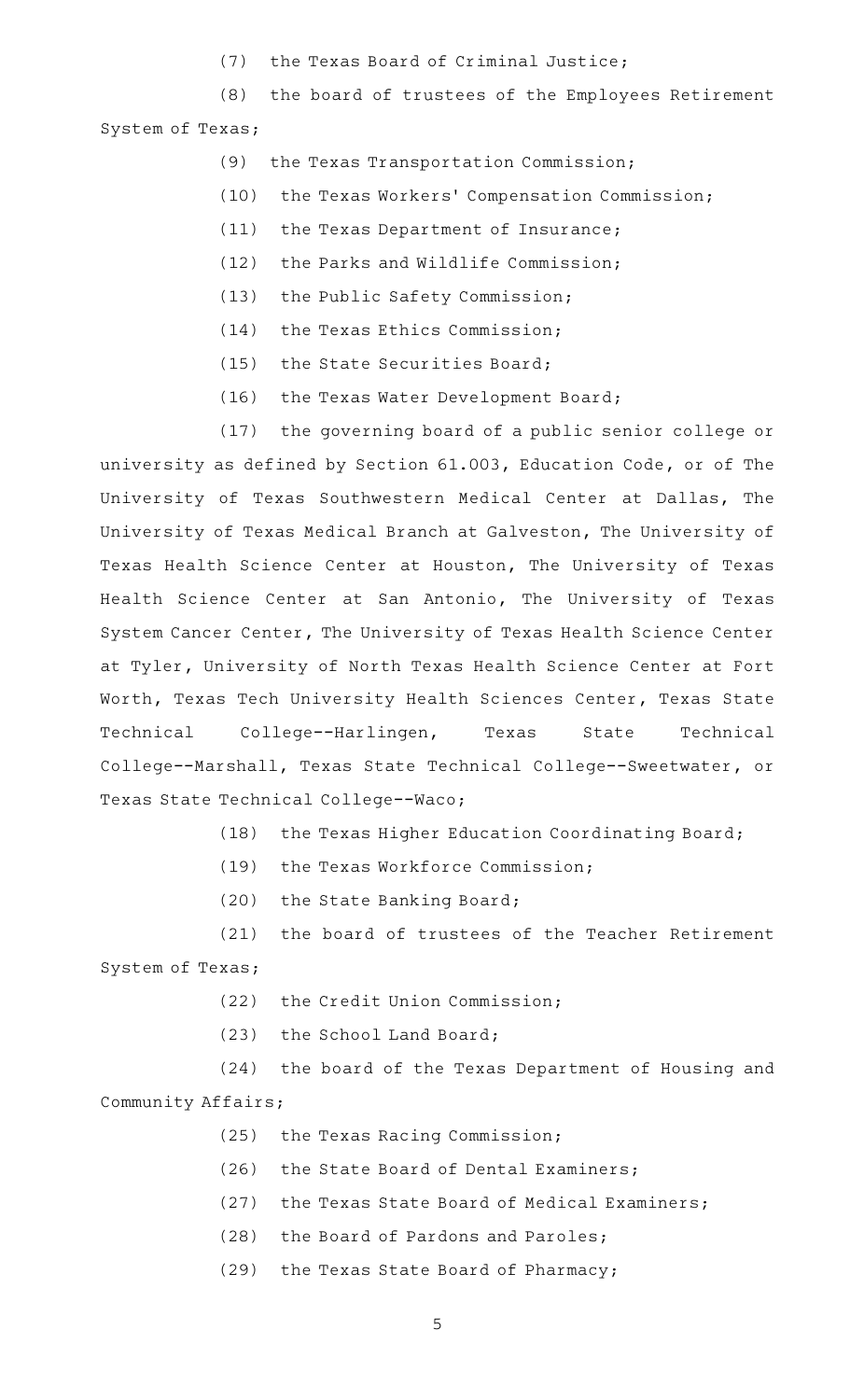(30) the Department of Information Resources governing board;

- (31) the Motor Vehicle Board;
- (32) the Texas Real Estate Commission;
- (33) the board of directors of the State Bar of Texas;
- $(34)$  the bond review board;
- (35) the Texas Board of Health;

(36) the Texas Board of Mental Health and Mental

Retardation;

- (37) the Texas Board on Aging;
- (38) the Texas Board of Human Services;
- (39) the Texas Funeral Service Commission;

(40) the board of directors of a river authority created under the Texas Constitution or a statute of this state; or

(41) the Texas Lottery Commission.

(d) The term includes the successor in function as provided by law to an office listed in Subsection (b) or (c) if that office is abolished.

Added by Acts 1993, 73rd Leg., ch. 268, Sec. 1, eff. Sept. 1, 1993. Amended by Acts 1995, 74th Leg., ch. 76, Sec. 5.06(a), eff. Sept. 1, 1995; Acts 2001, 77th Leg., ch. 238, Sec. 3, eff. May 22, 2001; Acts 2003, 78th Leg., ch. 817, Sec. 10.04, eff. Sept. 1, 2003. Amended by:

Acts 2007, 80th Leg., R.S., Ch. 937, Sec. 3.09, eff. September 1, 2007.

Sec. 572.004. DEFINITION: REGULATION. In this chapter, "regulation" means rulemaking, adjudication, or licensing. In this definition:

(1) "Adjudication" means the process of an agency for formulating an order.

(2) "License" includes all or part of an agency permit, certificate, approval, registration, charter, membership, statutory exemption, or other form of permission.

(3) "Licensing" includes the process of an agency concerning the grant, renewal, denial, revocation, suspension, annulment, withdrawal, limitation, amendment, modification, or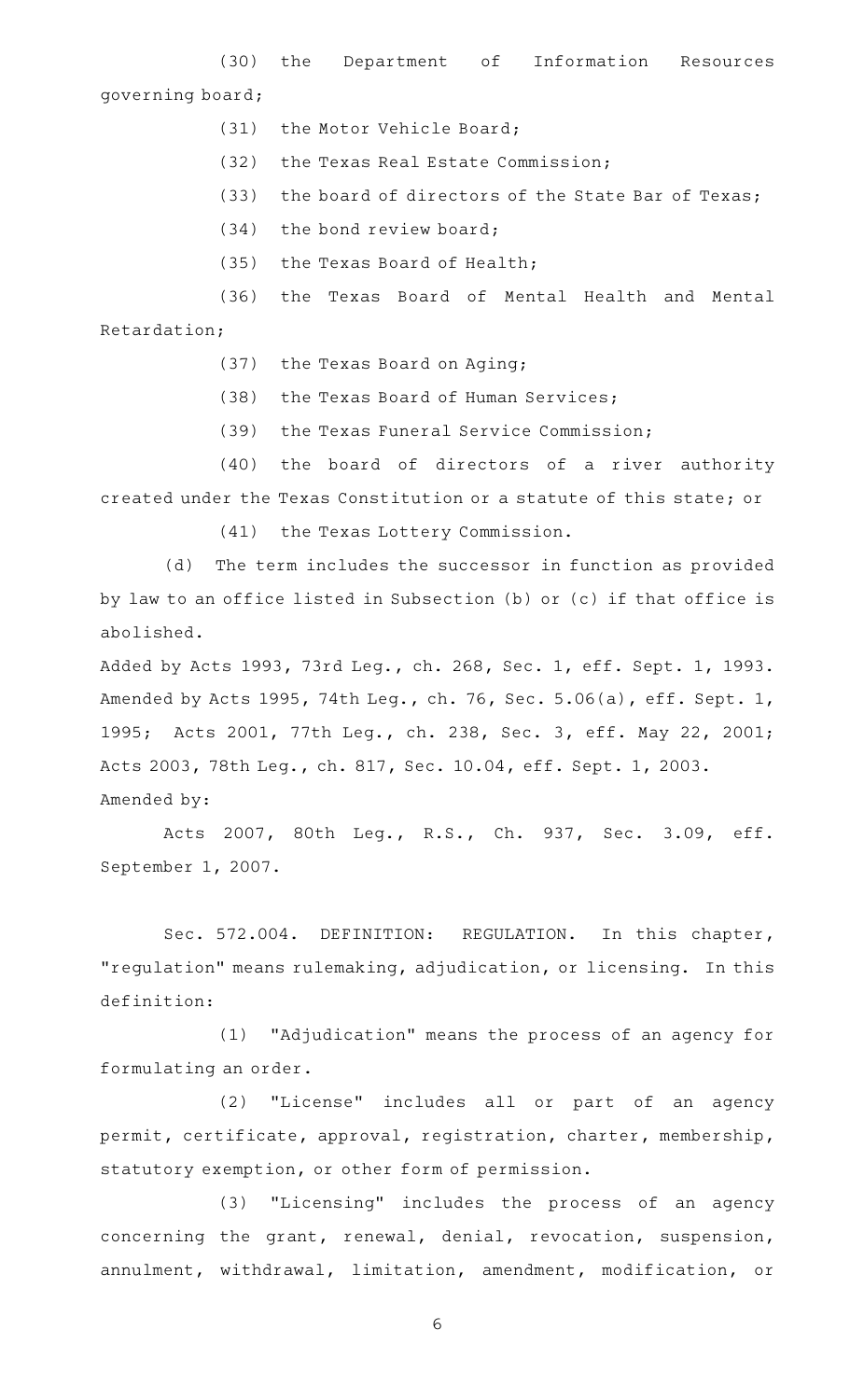conditioning of a license.

(4) "Order" means all or part of a final disposition, whether affirmative, negative, injunctive, or declaratory in form, of an agency in a matter other than rulemaking but including licensing.

(5) "Rule" means all or part of an agency statement of general or particular applicability and future effect designed to implement, interpret, or prescribe law or policy or to describe the organization, procedure, or practice requirements of an agency. Added by Acts 1993, 73rd Leg., ch. 268, Sec. 1, eff. Sept. 1, 1993.

Sec. 572.005. DETERMINATION OF SUBSTANTIAL INTEREST. An individual has a substantial interest in a business entity if the individual:

(1) has a controlling interest in the business entity;

(2) owns more than 10 percent of the voting interest in the business entity;

(3) owns more than  $$25,000$  of the fair market value of the business entity;

(4) has a direct or indirect participating interest by shares, stock, or otherwise, regardless of whether voting rights are included, in more than 10 percent of the profits, proceeds, or capital gains of the business entity;

(5) is a member of the board of directors or other governing board of the business entity;

(6) serves as an elected officer of the business entity; or

(7) is an employee of the business entity. Added by Acts 1993, 73rd Leg., ch. 268, Sec. 1, eff. Sept. 1, 1993.

Sec. 572.006. DETERMINATION OF DEPENDENT CHILD. An individual's child, including an adopted child or stepchild, is the individual 's dependent during a calendar year in which the individual provides more than 50 percent of the child 's support. Added by Acts 1993, 73rd Leg., ch. 268, Sec. 1, eff. Sept. 1, 1993.

Sec. 572.007. PENALTIES IMPOSED BY COMMISSION. This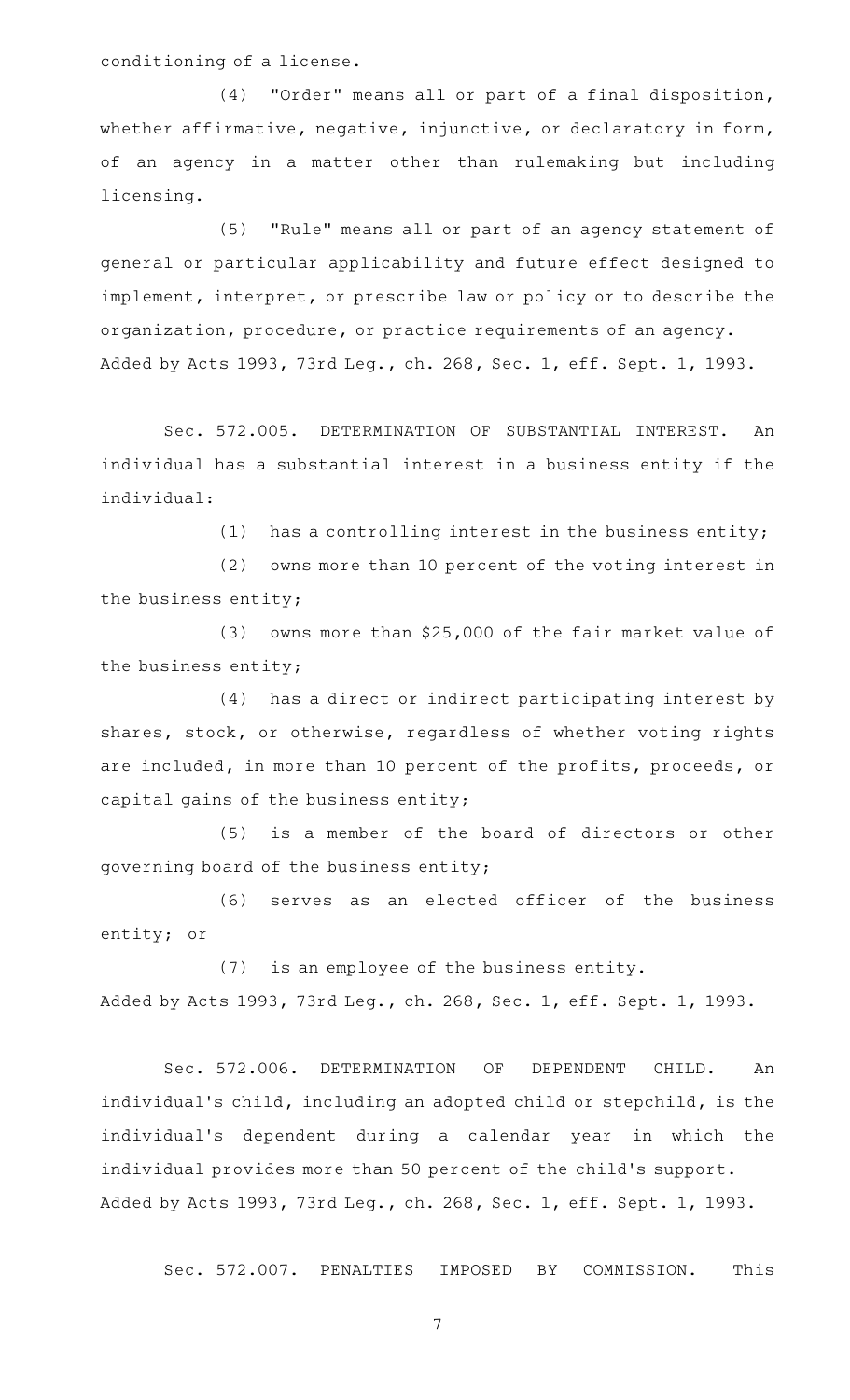chapter does not prohibit the imposition of civil penalties by the commission in addition to criminal penalties or other sanctions imposed by law.

Added by Acts 1993, 73rd Leg., ch. 268, Sec. 1, eff. Sept. 1, 1993.

Sec. 572.008. VENUE. An offense under this chapter, including perjury, may be prosecuted in Travis County or in any other county in which it may be prosecuted under the Code of Criminal Procedure.

Added by Acts 1993, 73rd Leg., ch. 268, Sec. 1, eff. Sept. 1, 1993.

SUBCHAPTER B. PERSONAL FINANCIAL STATEMENT

Sec. 572.021. FINANCIAL STATEMENT REQUIRED. Except as provided by Section 572.0211, a state officer, a partisan or independent candidate for an office as an elected officer, and a state party chair shall file with the commission a verified financial statement complying with Sections 572.022 through 572.0252.

Added by Acts 1993, 73rd Leg., ch. 268, Sec. 1, eff. Sept. 1, 1993. Amended by Acts 2003, 78th Leg., ch. 249, Sec. 5.01, eff. Sept. 1, 2003.

Amended by:

Acts 2005, 79th Leg., Ch. 630, Sec. 2, eff. June 17, 2005. Acts 2005, 79th Leg., Ch. 1253, Sec. 2, eff. June 18, 2005.

Sec. 572.0211. FILING BY HOLDOVER OFFICER NOT REQUIRED. (a) An appointed officer who resigns from office and who ceases to participate in the state agency 's functions is not required to file a financial statement that is due because of service in that office after the effective date of the resignation.

(b) An appointed officer whose term of office expires and who ceases to participate in the functions of the state agency is not required to file a financial statement that is due because of service in that office after the date the term of office expires.

(c) An appointed officer of a state agency that is abolished or whose functions are transferred to another state agency is not required to file a financial statement that is due because of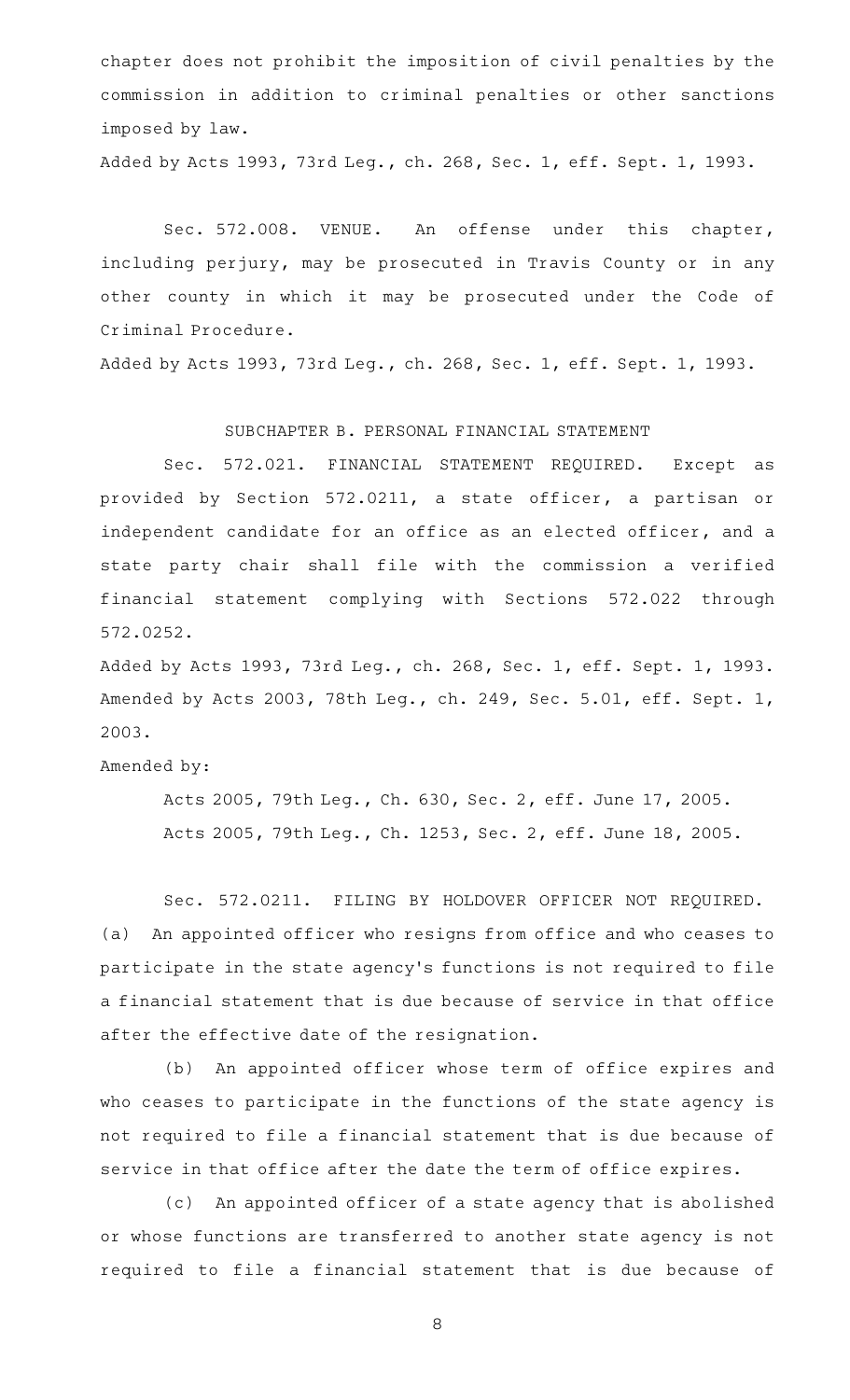service after the date that the agency is abolished or the functions of the agency are transferred.

(d) An appointed officer who resigns or whose term of office expires who does not intend to participate in the functions of the state agency shall deliver written notice of the officer 's intention to the governor and the commission. Added by Acts 2005, 79th Leg., Ch. 630, Sec. 1, eff. June 17, 2005.

Sec. 572.022. REPORTING CATEGORIES; REQUIRED DESCRIPTIONS. (a) If an amount in a financial statement is required to be reported by category, the individual filing the statement shall report whether the amount is:

- $(1)$  less than \$5,000;
- (2) at least  $$5,000$  but less than  $$10,000$ ;
- (3) at least \$10,000 but less than \$25,000; or
- $(4)$  \$25,000 or more.

(b) The individual filing the statement shall report an amount of stock by category of number of shares instead of by category of dollar value and shall report whether the amount is:

- $(1)$  less than 100 shares;
- (2) at least 100 but less than 500 shares;
- (3) at least 500 but less than  $1,000$  shares;
- (4) at least  $1,000$  but less than  $5,000$  shares;
- (5) at least  $5,000$  but less than 10,000 shares; or
- $(6)$  10,000 shares or more.

(c) The individual filing the statement shall report a description of real property by reporting:

 $(1)$  the street address, if available, or the number of lots or number of acres, as applicable, in each county, and the name of the county, if the street address is not available; and

(2) the names of all persons retaining an interest in the property, excluding an interest that is a severed mineral interest.

(d) For a gift of cash or a cash equivalent such as a negotiable instrument or gift certificate that is reported in accordance with Section 572.023(b)(7), the individual filing the statement shall include in the description of the gift a statement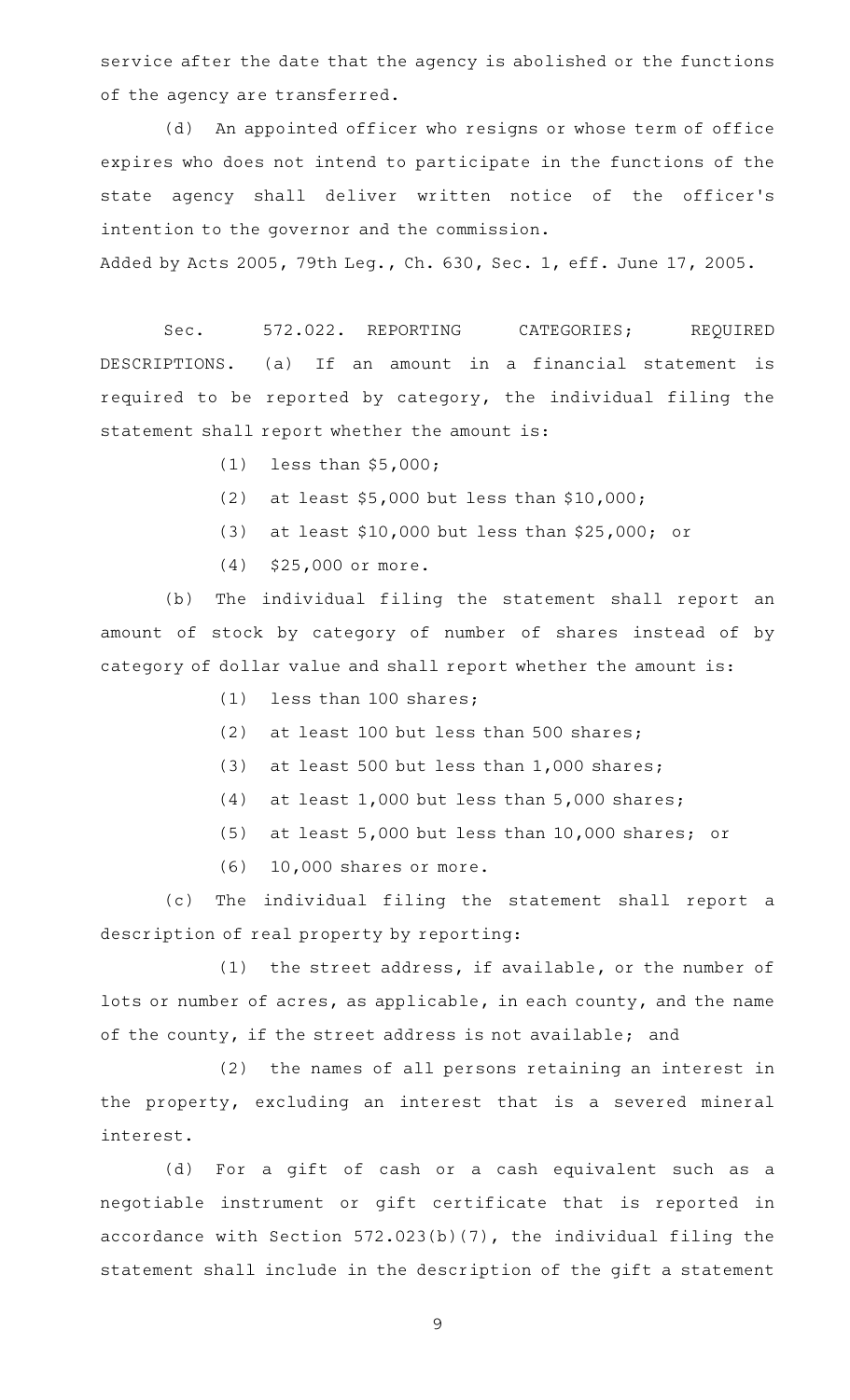of the value of the gift.

Added by Acts 1993, 73rd Leg., ch. 268, Sec. 1, eff. Sept. 1, 1993. Amended by Acts 2003, 78th Leg., ch. 249, Sec. 5.02, eff. Sept. 1, 2003.

Amended by:

Acts 2007, 80th Leg., R.S., Ch. 342, Sec. 1, eff. September 1, 2007.

Acts 2007, 80th Leg., R.S., Ch. 342, Sec. 2, eff. September 1, 2007.

Sec. 572.023. CONTENTS OF FINANCIAL STATEMENT IN GENERAL. (a) A financial statement must include an account of the financial activity of the individual required by this subchapter to file a financial statement and an account of the financial activity of the individual 's spouse and dependent children if the individual had actual control over that activity for the preceding calendar year.

 $(b)$  The account of financial activity consists of:

 $(1)$  a list of all sources of occupational income, identified by employer, or if self-employed, by the nature of the occupation, including identification of a person or other organization from which the individual or a business in which the individual has a substantial interest received a fee as a retainer for a claim on future services in case of need, as distinguished from a fee for services on a matter specified at the time of contracting for or receiving the fee, if professional or occupational services are not actually performed during the reporting period equal to or in excess of the amount of the retainer, and the category of the amount of the fee;

(2) identification by name and the category of the number of shares of stock of any business entity held or acquired, and if sold, the category of the amount of net gain or loss realized from the sale;

 $(3)$  a list of all bonds, notes, and other commercial paper held or acquired, and if sold, the category of the amount of net gain or loss realized from the sale;

(4) identification of each source and the category of the amount of income in excess of \$500 derived from each source from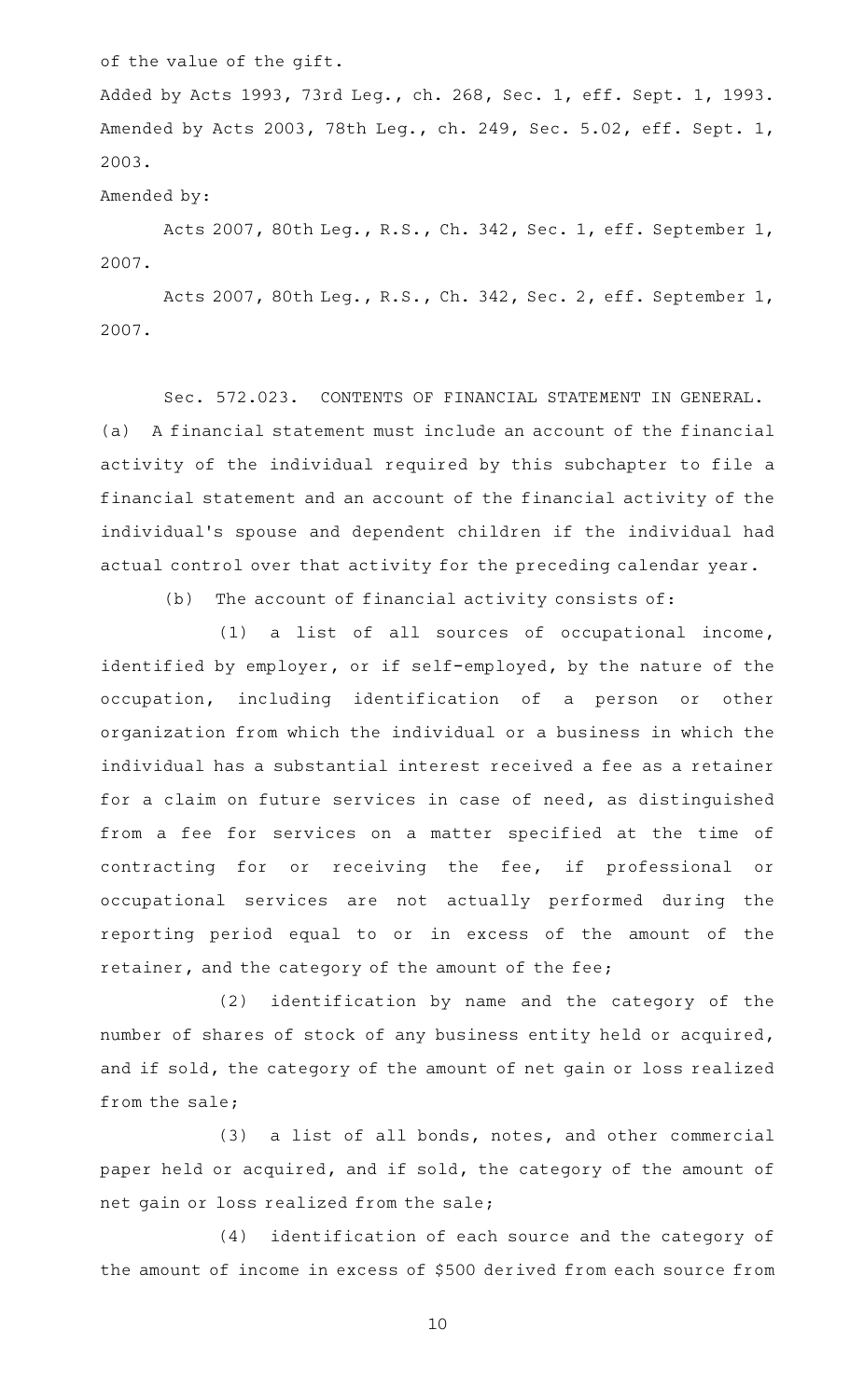interest, dividends, royalties, and rents;

(5) identification of each guarantor of a loan and identification of each person or financial institution to whom a personal note or notes or lease agreement for a total financial liability in excess of \$1,000 existed at any time during the year and the category of the amount of the liability;

(6) identification by description of all beneficial interests in real property and business entities held or acquired, and if sold, the category of the amount of the net gain or loss realized from the sale;

(7) identification of a person or other organization from which the individual or the individual 's spouse or dependent children received a gift of anything of value in excess of \$250 and a description of each gift, except:

(A) a gift received from an individual related to the individual at any time within the second degree by consanguinity or affinity, as determined under Subchapter B, Chapter 573;

(B) a political contribution that was reported as required by Chapter 254, Election Code; and

(C) an expenditure required to be reported by a person required to be registered under Chapter 305;

(8) identification of the source and the category of the amount of all income received as beneficiary of a trust, other than a blind trust that complies with Subsection (c), and identification of each trust asset, if known to the beneficiary, from which income was received by the beneficiary in excess of \$500;

(9) identification by description and the category of the amount of all assets and liabilities of a corporation, firm, partnership, limited partnership, limited liability partnership, professional corporation, professional association, joint venture, or other business association in which 50 percent or more of the outstanding ownership was held, acquired, or sold;

(10) a list of all boards of directors of which the individual is a member and executive positions that the individual holds in corporations, firms, partnerships, limited partnerships, limited liability partnerships, professional corporations,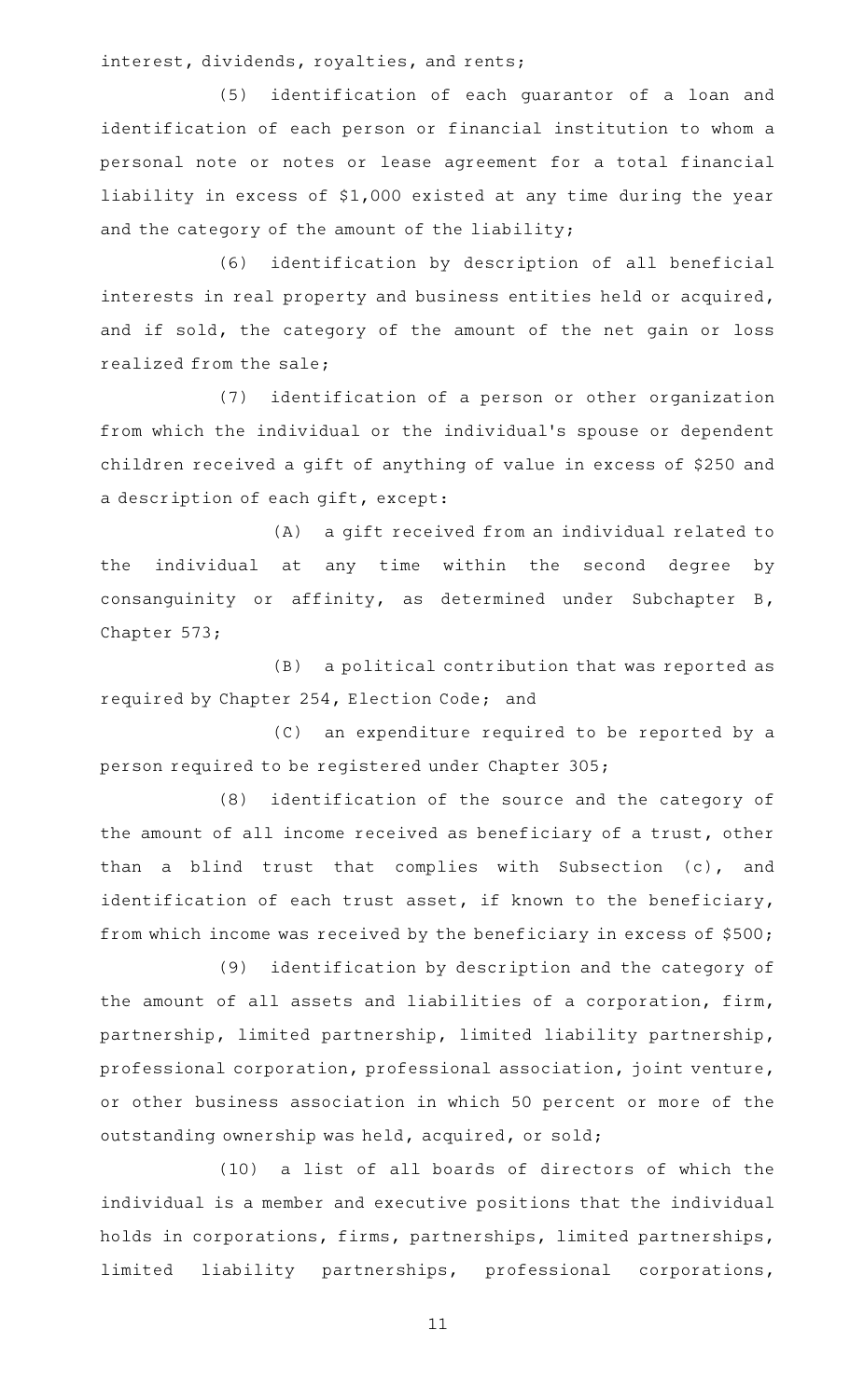professional associations, joint ventures, or other business associations or proprietorships, stating the name of each corporation, firm, partnership, limited partnership, limited liability partnership, professional corporation, professional association, joint venture, or other business association or proprietorship and the position held;

(11) identification of any person providing transportation, meals, or lodging expenses permitted under Section 36.07(b), Penal Code, and the amount of those expenses, other than expenditures required to be reported under Chapter 305;

(12) any corporation, firm, partnership, limited partnership, limited liability partnership, professional corporation, professional association, joint venture, or other business association, excluding a publicly held corporation, in which both the individual and a person registered under Chapter 305 have an interest;

(13) identification by name and the category of the number of shares of any mutual fund held or acquired, and if sold, the category of the amount of net gain or loss realized from the sale; and

(14) identification of each blind trust that complies with Subsection (c), including:

(A) the category of the fair market value of the trust;

 $(B)$  the date the trust was created;

(C) the name and address of the trustee; and

(D) a statement signed by the trustee, under penalty of perjury, stating that:

(i) the trustee has not revealed any information to the individual, except information that may be disclosed under Subdivision (8); and

(ii) to the best of the trustee's knowledge, the trust complies with this section.

(c) For purposes of Subsections  $(b)(8)$  and  $(14)$ , a blind trust is a trust as to which:

 $(1)$  the trustee:

 $(A)$  is a disinterested party;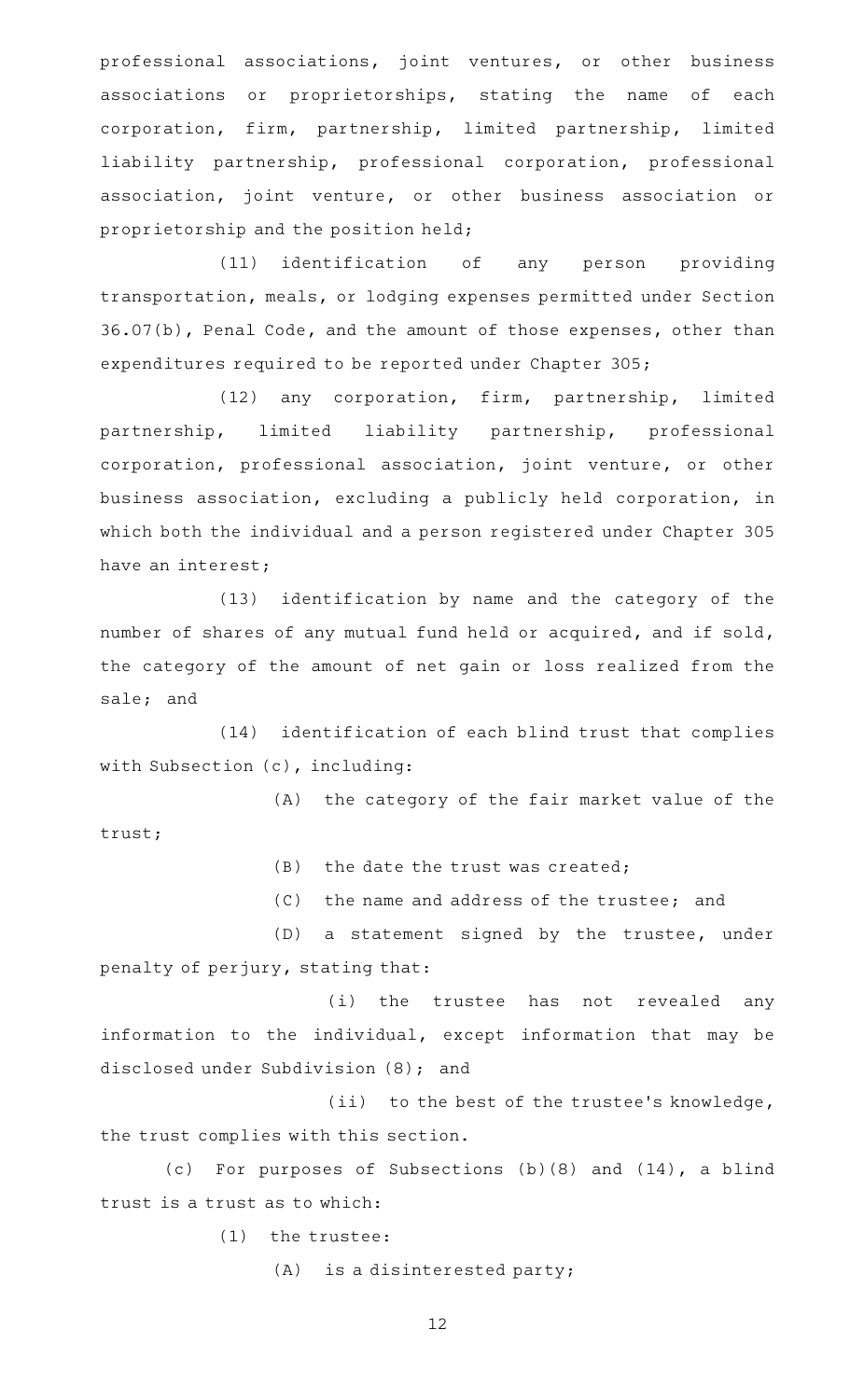$(B)$  is not the individual;

(C) is not required to register as a lobbyist under Chapter 305;

 $(D)$  is not a public officer or public employee; and

 $(E)$  was not appointed to public office by the individual or by a public officer or public employee the individual supervises; and

(2) the trustee has complete discretion to manage the trust, including the power to dispose of and acquire trust assets without consulting or notifying the individual.

(d) If a blind trust under Subsection (c) is revoked while the individual is subject to this subchapter, the individual must file an amendment to the individual 's most recent financial statement, disclosing the date of revocation and the previously unreported value by category of each asset and the income derived from each asset.

Added by Acts 1993, 73rd Leg., ch. 268, Sec. 1, eff. Sept. 1, 1993. Amended by Acts 2003, 78th Leg., ch. 249, Sec. 5.03, eff. Sept. 1, 2003.

Sec. 572.024. INFORMATION ABOUT SERVICES FOR LOBBYISTS OR LOBBYIST EMPLOYERS. A state officer who receives a fee for services rendered by the officer to or on behalf of a person required to be registered under Chapter 305, or to or on behalf of a person or entity that the officer actually knows directly compensates or reimburses a person required to be registered under Chapter 305, shall report on the financial statement the name of each person or entity for which the services were rendered and the category of the amount of each fee.

Added by Acts 1993, 73rd Leg., ch. 268, Sec. 1, eff. Sept. 1, 1993.

Sec. 572.025. INFORMATION ABOUT LEGISLATORS' REPRESENTATION BEFORE EXECUTIVE STATE AGENCIES. A member of the legislature who represents another person for compensation before an executive state agency shall report on the financial statement:

 $(1)$  the name of the agency;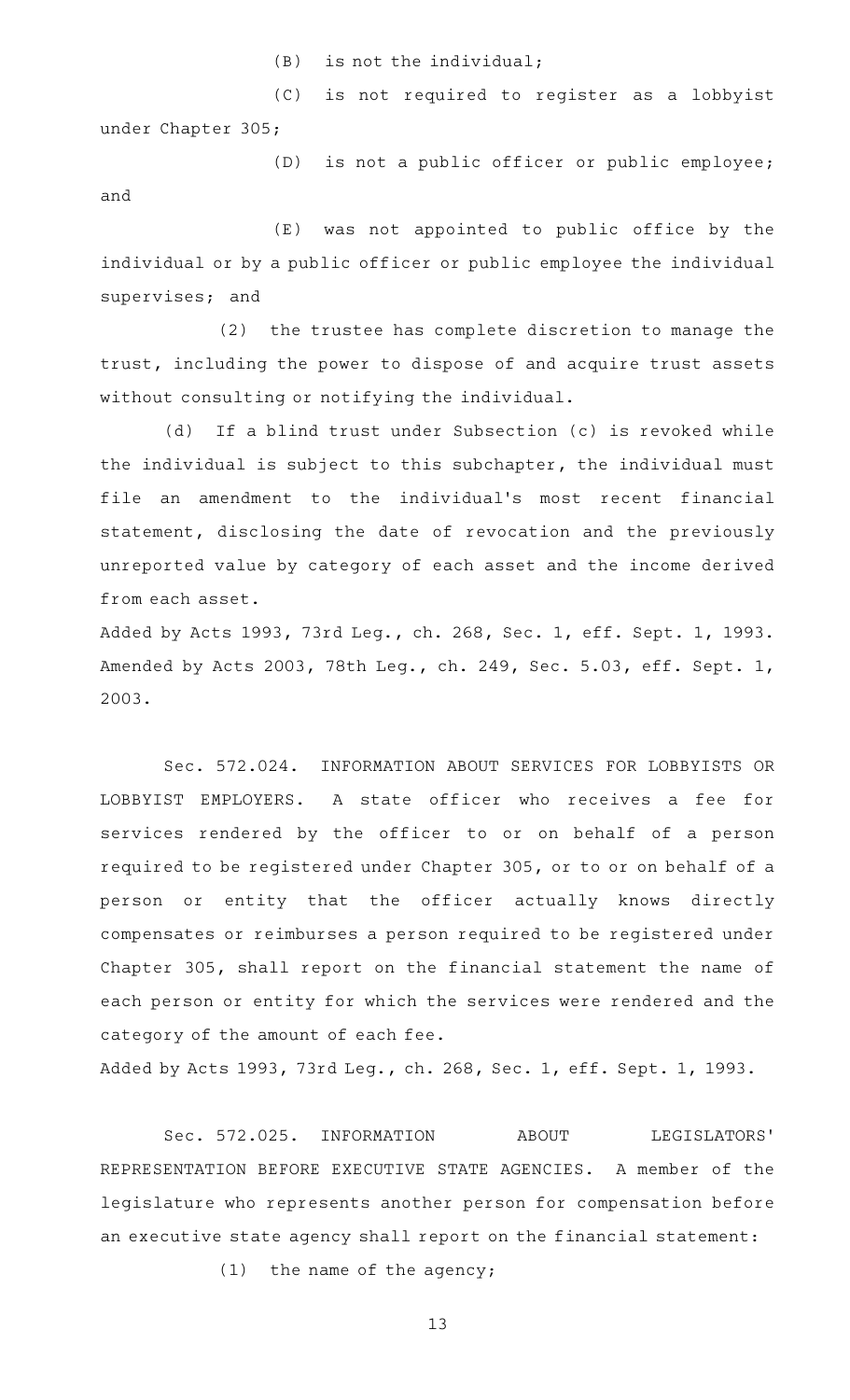$(2)$  the person represented by the member; and

(3) the category of the amount of compensation received by the member for that representation. Added by Acts 1993, 73rd Leg., ch. 268, Sec. 1, eff. Sept. 1, 1993.

Sec. 572.0251. INFORMATION ABOUT LEGISLATIVE CONTINUANCES. A member or member-elect of the legislature licensed to practice law in this state who represents a party to a civil or criminal case for compensation and on that party 's behalf applies for or obtains a legislative continuance under Section 30.003, Civil Practice and Remedies Code, or under another law or rule that requires or permits a court to grant a continuance on the grounds that an attorney for a party is a member or member-elect of the legislature shall report on the financial statement:

 $(1)$  the name of the party represented;

(2) the date on which the member or member-elect was retained to represent the party;

(3) the style and cause number of the action in which the continuance was sought and the court and jurisdiction in which the action was pending when the continuance was sought;

(4) the date on which the member or member-elect applied for a continuance; and

(5) whether the continuance was granted. Added by Acts 2003, 78th Leg., ch. 249, Sec. 5.04, eff. Sept. 1, 2003.

Sec. 572.0252. INFORMATION ABOUT REFERRALS. A state officer who is an attorney shall report on the financial statement:

(1) making or receiving any referral for compensation for legal services; and

 $(2)$  the category of the amount of any fee accepted for making a referral for legal services. Added by Acts 2003, 78th Leg., ch. 249, Sec. 5.04, eff. Sept. 1, 2003.

Sec. 572.026. FILING DATES FOR STATE OFFICERS AND STATE PARTY CHAIRS. (a) Not later than April 30 each year, a state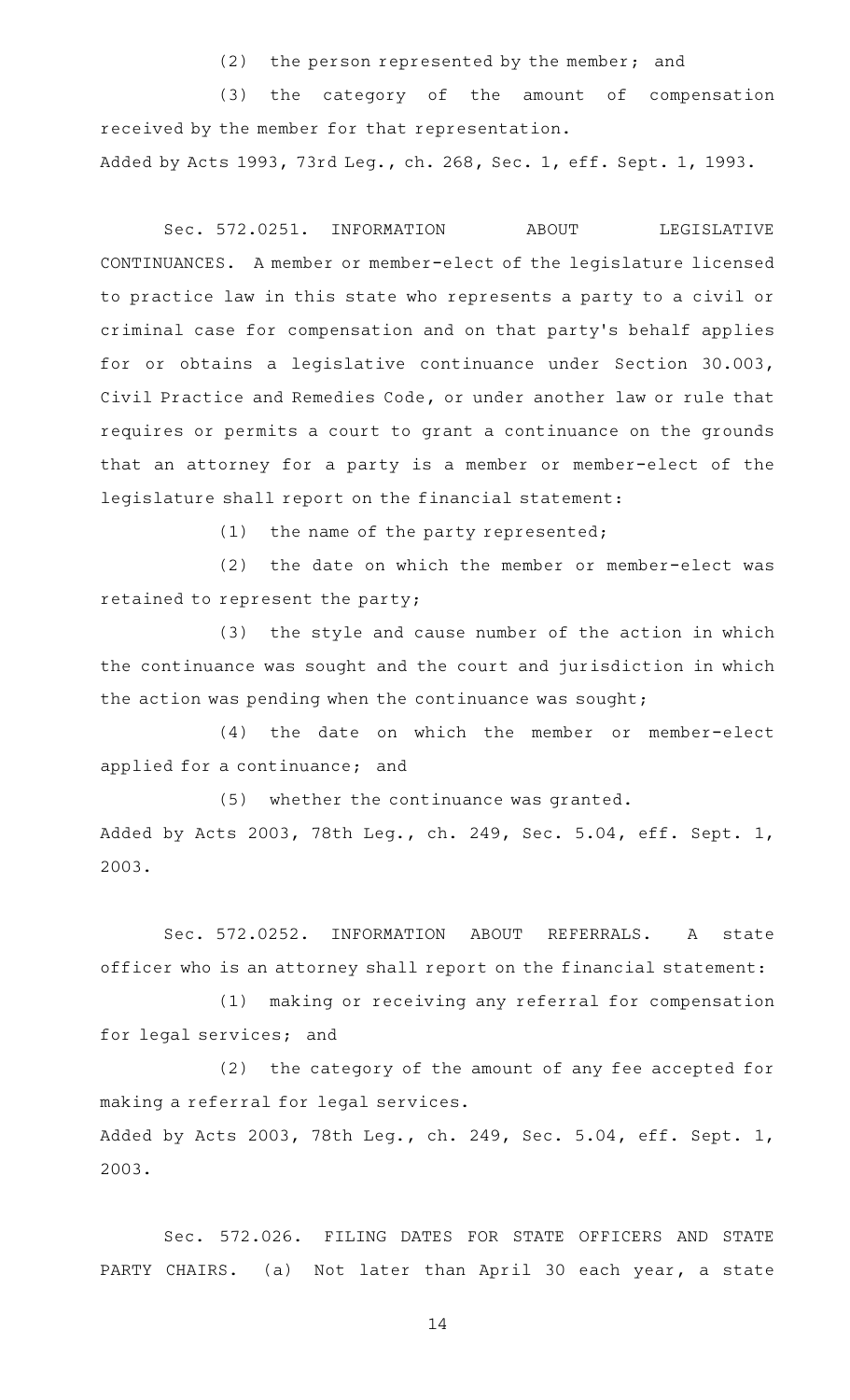officer or a state party chair shall file the financial statement as required by this subchapter.

(b) An individual who is appointed to serve as a salaried appointed officer or an appointed officer of a major state agency or who is appointed to fill a vacancy in an elective office shall file a financial statement not later than the 30th day after the date of appointment or the date of qualification for the office, or if confirmation by the senate is required, before the first committee hearing on the confirmation, whichever date is earlier.

(c) An individual who is appointed or employed as the executive head of a state agency shall file a financial statement not later than the 45th day after the date on which the individual assumes the duties of the position. A state agency shall immediately notify the commission of the appointment or employment of an executive head of the agency.

(d) An individual required to file a financial statement under Subsection (a) may request the commission to grant an extension of not more than 60 days for filing the statement. The commission shall grant the request if it is received before the filing deadline or if a timely filing or request for extension is prevented because of physical or mental incapacity. The commission may not grant more than one extension to an individual in one year except for good cause shown.

Added by Acts 1993, 73rd Leg., ch. 268, Sec. 1, eff. Sept. 1, 1993. Amended by Acts 2003, 78th Leg., ch. 249, Sec. 5.05, eff. Sept. 1, 2003.

Amended by:

Acts 2005, 79th Leg., Ch. 1253, Sec. 3, eff. June 18, 2005.

Acts 2005, 79th Leg., Ch. 1253, Sec. 4, eff. June 18, 2005.

Acts 2007, 80th Leg., R.S., Ch. 248, Sec. 1, eff. May 25, 2007.

Sec. 572.027. FILING DATES FOR CANDIDATES. (a) Not later than the 40th day after the date of the regular filing deadline for an application for a place on the ballot in the general primary election, an individual who is a partisan or independent candidate for an office as an elected officer shall file the financial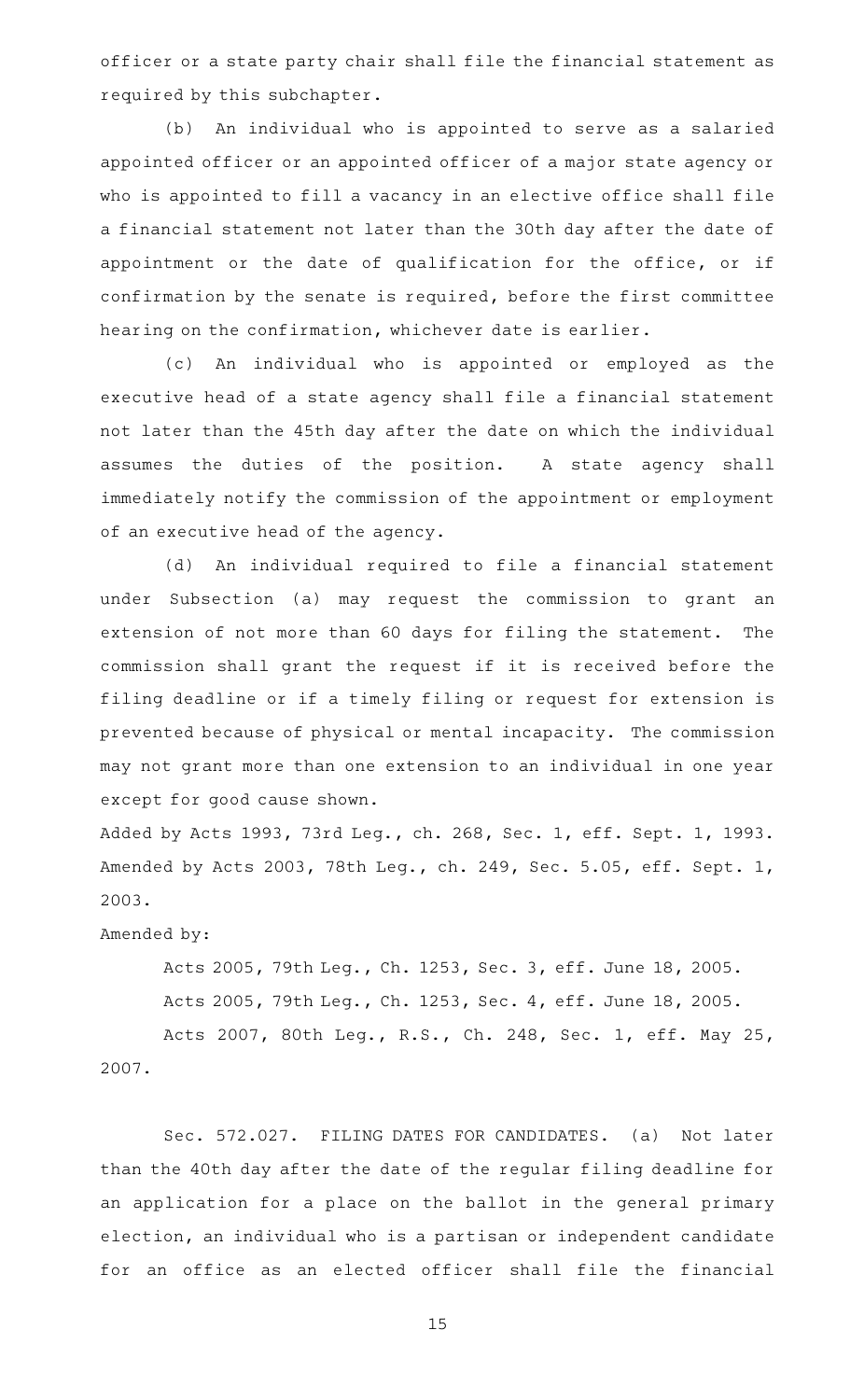statement required by this subchapter.

(b) If the deadline under which a candidate files an application for a place on the ballot, other than the regular filing deadline for an independent candidate, or files a declaration of write-in candidacy falls after the date of the regular filing deadline for candidates in the general primary election, the candidate shall file the financial statement not later than the 30th day after that later deadline. However, if that deadline falls after the 35th day before the date of the election in which the candidate is running, the candidate shall file the statement not later than the fifth day before the date of that election.

(c) An individual who is a candidate in a special election for an office as an elected officer shall file the financial statement not later than the fifth day before the date of that election.

(d) An individual nominated to fill a vacancy in a nomination as a candidate for a position as an elected officer under Chapter 145, Election Code, shall file the financial statement not later than the 15th day after the date the certificate of nomination required by Section 145.037 or 145.038, Election Code, is filed. Added by Acts 1993, 73rd Leg., ch. 268, Sec. 1, eff. Sept. 1, 1993. Amended by Acts 1997, 75th Leg., ch. 1134, Sec. 13, eff. Sept. 1, 1997.

Sec. 572.028. DUPLICATE STATEMENTS. If an individual has filed a financial statement under one provision of this subchapter covering the preceding calendar year, the individual is not required to file a financial statement required under another provision of this subchapter to cover that same year if, before the deadline for filing the statement under the other provision, the individual notifies the commission in writing that the individual has already filed a financial statement under the provision specified.

Added by Acts 1993, 73rd Leg., ch. 268, Sec. 1, eff. Sept. 1, 1993.

Sec. 572.029. TIMELINESS OF FILING. (a) The deadline for filing a financial statement required by this subchapter is 5 p.m.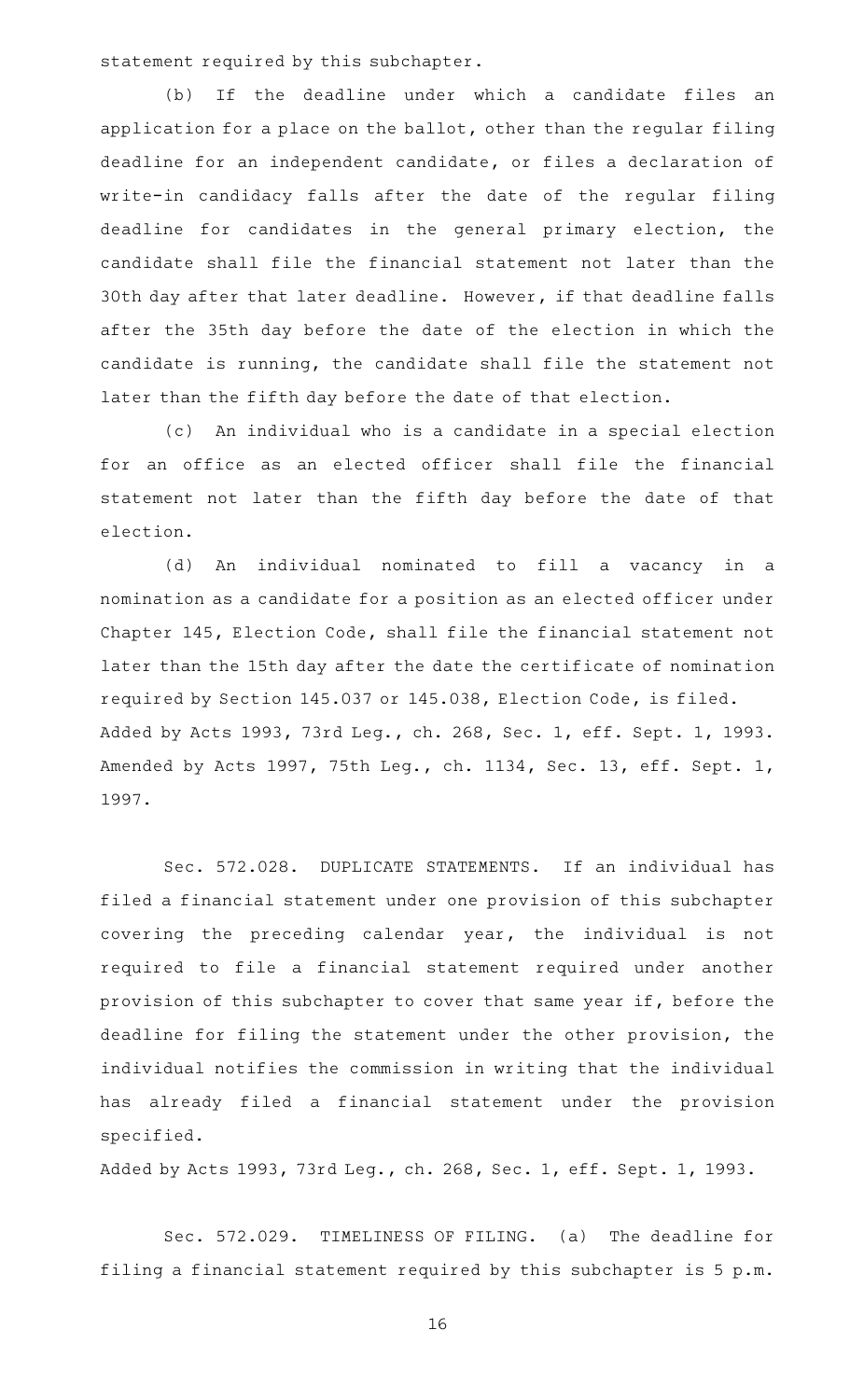of the last day designated in the applicable provision for filing the statement.

(b) If the last day for filing the financial statement is a Saturday, Sunday, or holiday included under Subchapter B, Chapter 662, the statement is timely if filed on the next day that is not a Saturday, Sunday, or listed holiday.

(c) A financial statement is timely filed if it is properly addressed and placed in the United States Post Office or in the hands of a common or contract carrier not later than the last day for filing the financial statement. The post office cancellation mark or the receipt mark of a common or contract carrier is prima facie evidence of the date the statement was deposited with the post office or carrier. The individual filing the statement may show by competent evidence that the actual date of posting was different from that shown by the marks.

Added by Acts 1993, 73rd Leg., ch. 268, Sec. 1, eff. Sept. 1, 1993.

Sec. 572.030. PREPARATION AND MAILING OF FORMS. (a) The commission shall design forms that may be used for filing the financial statement under this subchapter.

(b) The commission shall mail to each individual required to file under this subchapter a notice that:

(1) states that the individual is required to file a financial statement under this subchapter;

(2) identifies the filing dates for the financial statement as provided by Sections 572.026 and 572.027;

(3) describes the manner in which the individual may obtain the financial statement forms and instructions from the commission 's Internet website;

(4) states that on request of the individual, the commission will mail to the individual a copy of the financial statement forms and instructions; and

(5) states, if applicable, the fee for mailing the forms and instructions and the manner in which the individual may pay the fee.

(c) The notice required by Subsection (b) must be mailed:

(1) before the 30th day before the deadline for filing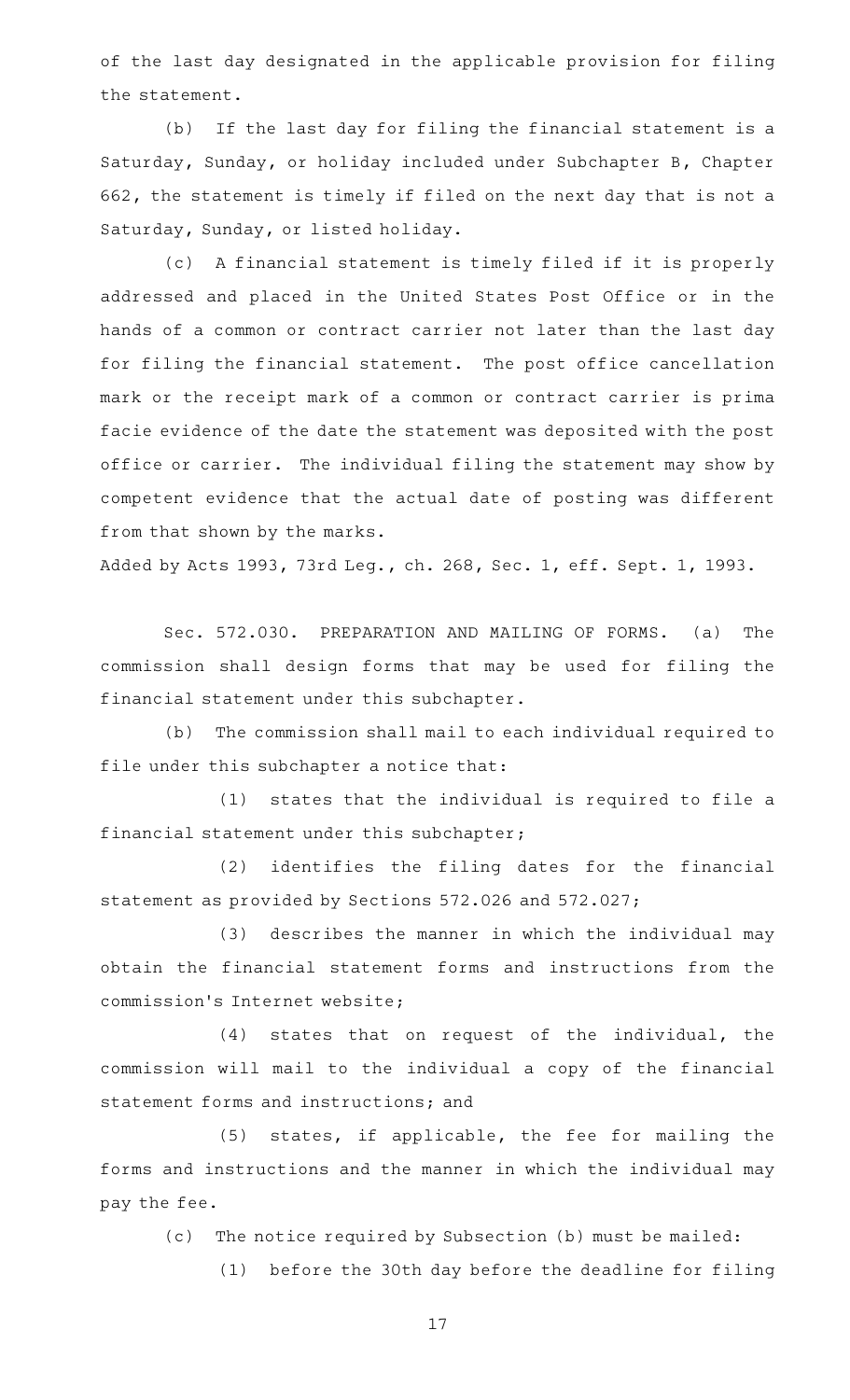the financial statement under Section 572.026(a) or (c), except as otherwise provided by this subsection;

(2) not later than the 15th day after the applicable deadline for filing an application for a place on the ballot or a declaration of write-in candidacy for candidates required to file under Section 572.027(a), (b), or (c);

(3) not later than the seventh day after the date of appointment for individuals required to file under Section 572.026(b), or if the legislature is in session, sooner if possible; and

(4) not later than the fifth day after the date the certificate of nomination is filed for candidates required to file under Section 574.027(d).

(d) The commission shall mail a copy of the financial statement forms and instructions to an individual not later than the third business day after the date the commission receives the individual 's request for the forms and instructions.

(e) The commission may charge a fee for mailing the financial statement forms and instructions to an individual. The amount of the fee may not exceed the reasonable cost of producing and mailing the forms and instructions.

Added by Acts 1993, 73rd Leg., ch. 268, Sec. 1, eff. Sept. 1, 1993. Amended by Acts 1997, 75th Leg., ch. 1134, Sec. 14, eff. Sept. 1, 1997.

Amended by:

Acts 2007, 80th Leg., R.S., Ch. 299, Sec. 1, eff. June 15, 2007.

Sec. 572.031. DETERMINATION OF COMPLIANCE WITH SUBCHAPTER. (a) The commission shall conduct a continuing survey to determine whether all individuals required to file financial statements under this subchapter have filed statements in compliance with this subchapter.

(b) If the commission determines that an individual has failed to file the statement in compliance with this subchapter, the commission shall send a written statement of the determination to the appropriate prosecuting attorneys of the state.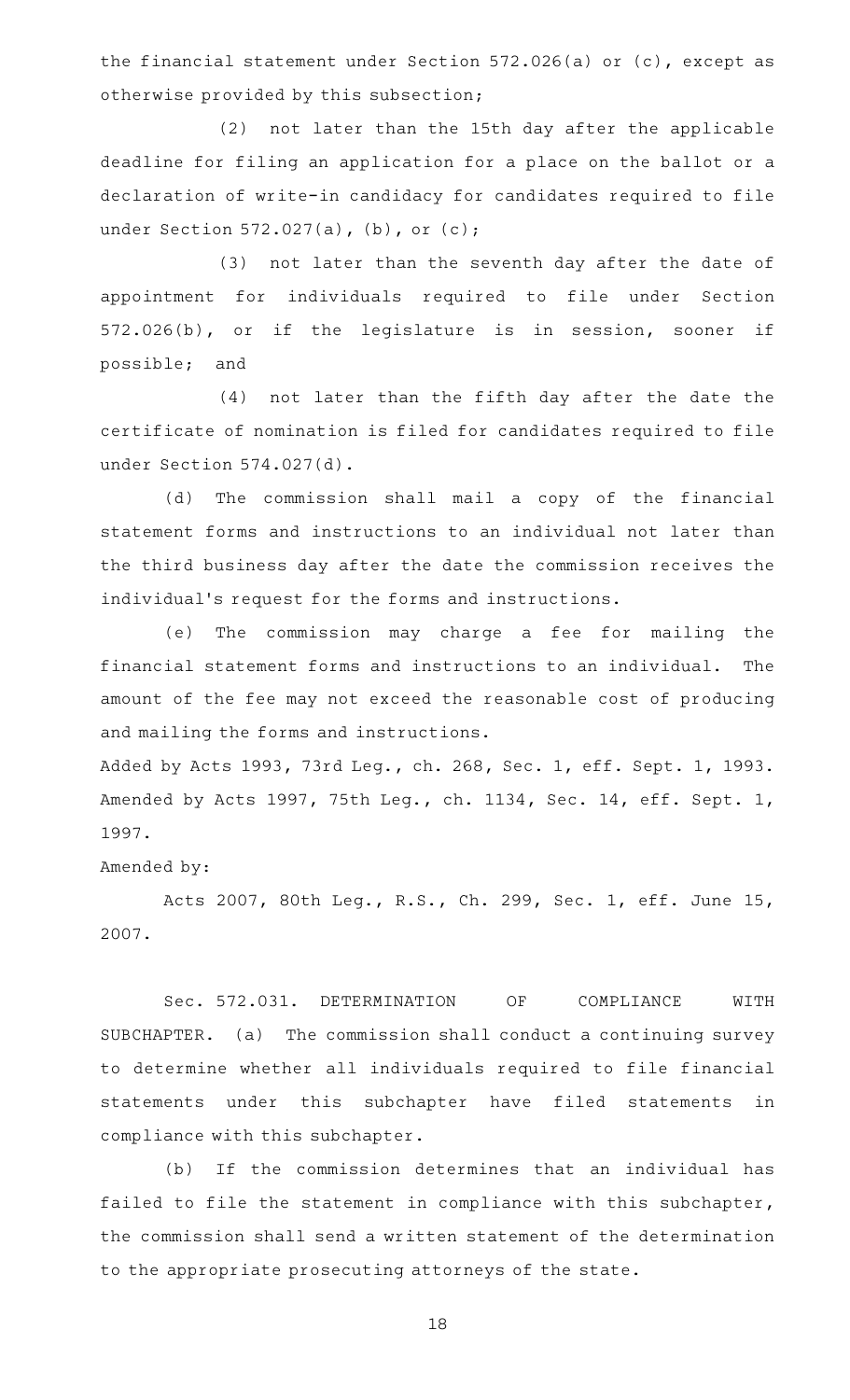Added by Acts 1993, 73rd Leg., ch. 268, Sec. 1, eff. Sept. 1, 1993.

Sec. 572.032. PUBLIC ACCESS TO STATEMENTS. (a) Financial statements filed under this subchapter are public records. The commission shall maintain the statements in separate alphabetical files and in a manner that is accessible to the public during regular office hours.

(a-1) The commission shall remove the home address of a judge or justice from a financial statement filed under this subchapter before:

(1) permitting a member of the public to view the statement; or

(2) providing a copy of the statement to a member of the public.

(b) During the one-year period following the filing of a financial statement, each time a person requests to see the financial statement, excluding the commission or a commission employee acting on official business, the commission shall place in the file a statement of the person 's name and address, whom the person represents, and the date of the request. The commission shall retain that statement in the file for one year after the date the requested financial statement is filed.

(c) After the second anniversary of the date the individual ceases to be a state officer, the commission may and on notification from the former state officer shall destroy each financial statement filed by the state officer.

Added by Acts 1993, 73rd Leg., ch. 268, Sec. 1, eff. Sept. 1, 1993. Amended by:

Acts 2007, 80th Leg., R.S., Ch. 638, Sec. 1, eff. June 15, 2007.

Sec. 572.033. CIVIL PENALTY. (a) The commission shall determine from any available evidence whether a statement required to be filed under this subchapter is late. On making a determination that the statement is late, the commission shall immediately mail a notice of the determination to the individual responsible for filing the statement and to the appropriate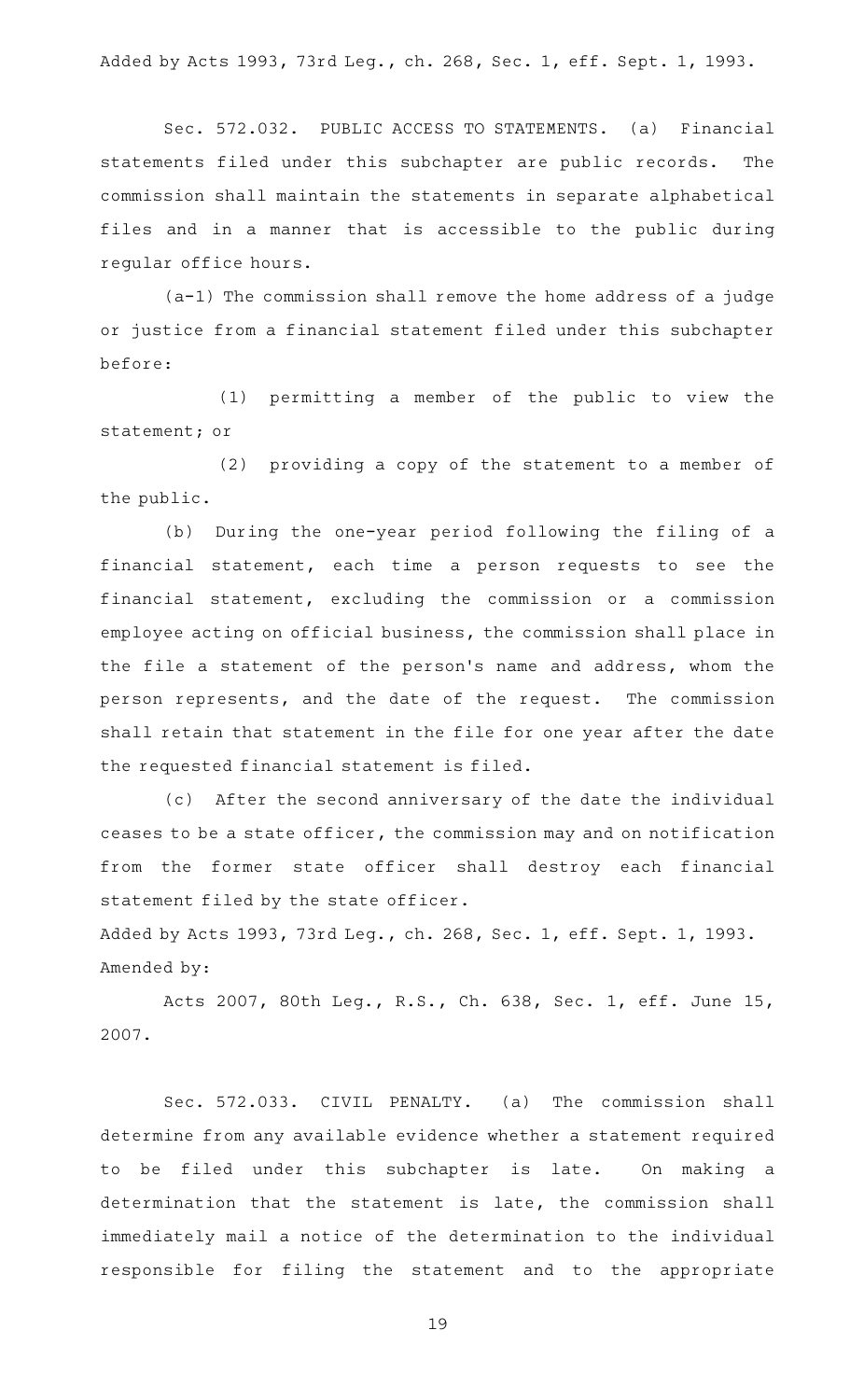attorney for the state.

(b) If a statement is determined to be late, the individual responsible for filing the statement is liable to the state for a civil penalty of \$500. If a statement is more than 30 days late, the commission shall issue a warning of liability by registered mail to the individual responsible for the filing. If the penalty is not paid before the 10th day after the date on which the warning is received, the individual is liable for a civil penalty in an amount determined by commission rule, but not to exceed \$10,000.

(c) This section is cumulative of any other available sanction for a late filing of a sworn statement. Added by Acts 1993, 73rd Leg., ch. 268, Sec. 1, eff. Sept. 1, 1993. Amended by Acts 2003, 78th Leg., ch. 249, Sec. 5.06, eff. Sept. 1, 2003.

Sec. 572.034. CRIMINAL PENALTY. (a) An individual commits an offense if the individual is a state officer or candidate or state party chair and knowingly and wilfully fails to file a financial statement as required by this subchapter.

(b) An offense under this section is a Class B misdemeanor.

(c) In a prosecution for failure to file a financial statement under this section, it is a defense that the individual did not receive copies of the financial statement form required by this subchapter to be mailed to the individual.

Added by Acts 1993, 73rd Leg., ch. 268, Sec. 1, eff. Sept. 1, 1993. Amended by:

Acts 2005, 79th Leg., Ch. 1253, Sec. 5, eff. June 18, 2005.

# SUBCHAPTER C. STANDARDS OF CONDUCT AND CONFLICT OF INTEREST PROVISIONS

For expiration of Subsections (g), (h), and (i), see Subsection (i).

Sec. 572.051. STANDARDS OF CONDUCT; STATE AGENCY ETHICS POLICY. (a) A state officer or employee should not:

 $(1)$  accept or solicit any gift, favor, or service that might reasonably tend to influence the officer or employee in the discharge of official duties or that the officer or employee knows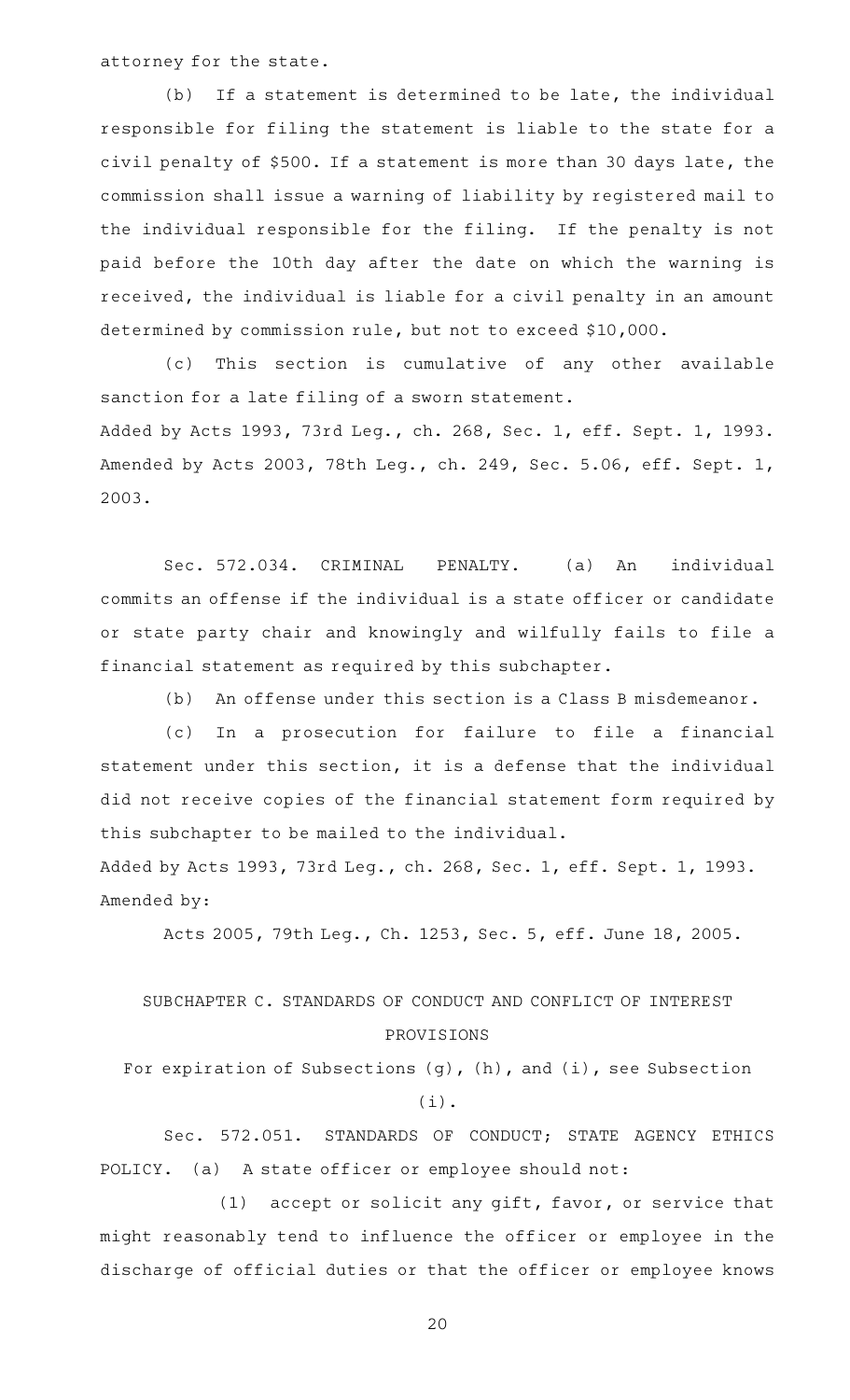or should know is being offered with the intent to influence the officer 's or employee 's official conduct;

(2) accept other employment or engage in a business or professional activity that the officer or employee might reasonably expect would require or induce the officer or employee to disclose confidential information acquired by reason of the official position;

(3) accept other employment or compensation that could reasonably be expected to impair the officer 's or employee 's independence of judgment in the performance of the officer 's or employee 's official duties;

(4) make personal investments that could reasonably be expected to create a substantial conflict between the officer 's or employee 's private interest and the public interest; or

(5) intentionally or knowingly solicit, accept, or agree to accept any benefit for having exercised the officer 's or employee 's official powers or performed the officer 's or employee 's official duties in favor of another.

(b) A state employee who violates Subsection (a) or an ethics policy adopted under Subsection (c) is subject to termination of the employee 's state employment or another employment-related sanction. Notwithstanding this subsection, a state officer or employee who violates Subsection (a) is subject to any applicable civil or criminal penalty if the violation also constitutes a violation of another statute or rule.

(c) Each state agency shall:

(1) adopt a written ethics policy for the agency's employees consistent with the standards prescribed by Subsection (a) and other provisions of this subchapter; and

(2) distribute a copy of the ethics policy and this subchapter to:

(A) each new employee not later than the third business day after the date the person begins employment with the agency; and

(B) each new officer not later than the third business day after the date the person qualifies for office.

(d) The office of the attorney general shall develop, in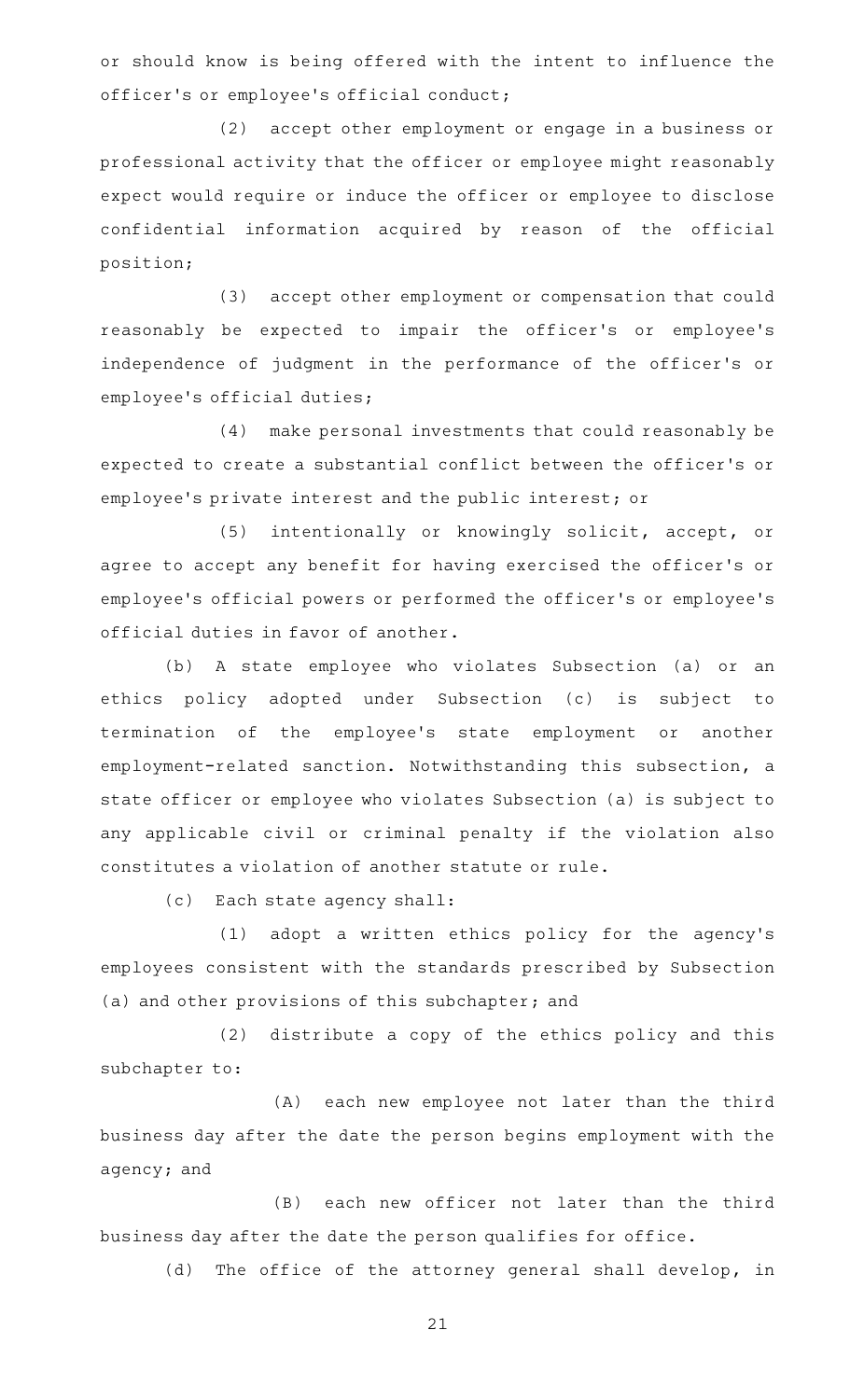coordination with the commission, and distribute a model policy that state agencies may use in adopting an agency ethics policy under Subsection (c). A state agency is not required to adopt the model policy developed under this subsection.

(e) Subchapters E and F, Chapter  $571$ , do not apply to a violation of this section.

 $(f)$  Notwithstanding Subsection (e), if a person with knowledge of a violation of an agency ethics policy adopted under Subsection (c) that also constitutes a criminal offense under another law of this state reports the violation to an appropriate prosecuting attorney, then, not later than the 60th day after the date a person notifies the prosecuting attorney under this subsection, the prosecuting attorney shall notify the commission of the status of the prosecuting attorney 's investigation of the alleged violation. The commission shall, on the request of the prosecuting attorney, assist the prosecuting attorney in investigating the alleged violation. This subsection does not apply to an alleged violation by a member or employee of the commission.

(g) Not later than November 1, 2007, the office of the attorney general shall:

(1) develop a model ethics policy as required by Subsection (d); and

(2) distribute the policy to each state agency required to adopt an ethics policy under Subsection (c).

(h) Not later than January 1, 2008, each state agency shall:

(1) adopt an ethics policy as required by Subsection (c); and

(2) distribute a copy of the ethics policy and this subchapter to each employee of the agency.

(i) Subsections (g) and (h) and this subsection expire January 15, 2008.

Added by Acts 1993, 73rd Leg., ch. 268, Sec. 1, eff. Sept. 1, 1993. Amended by:

Acts 2007, 80th Leg., R.S., Ch. 629, Sec. 1, eff. September 1, 2007.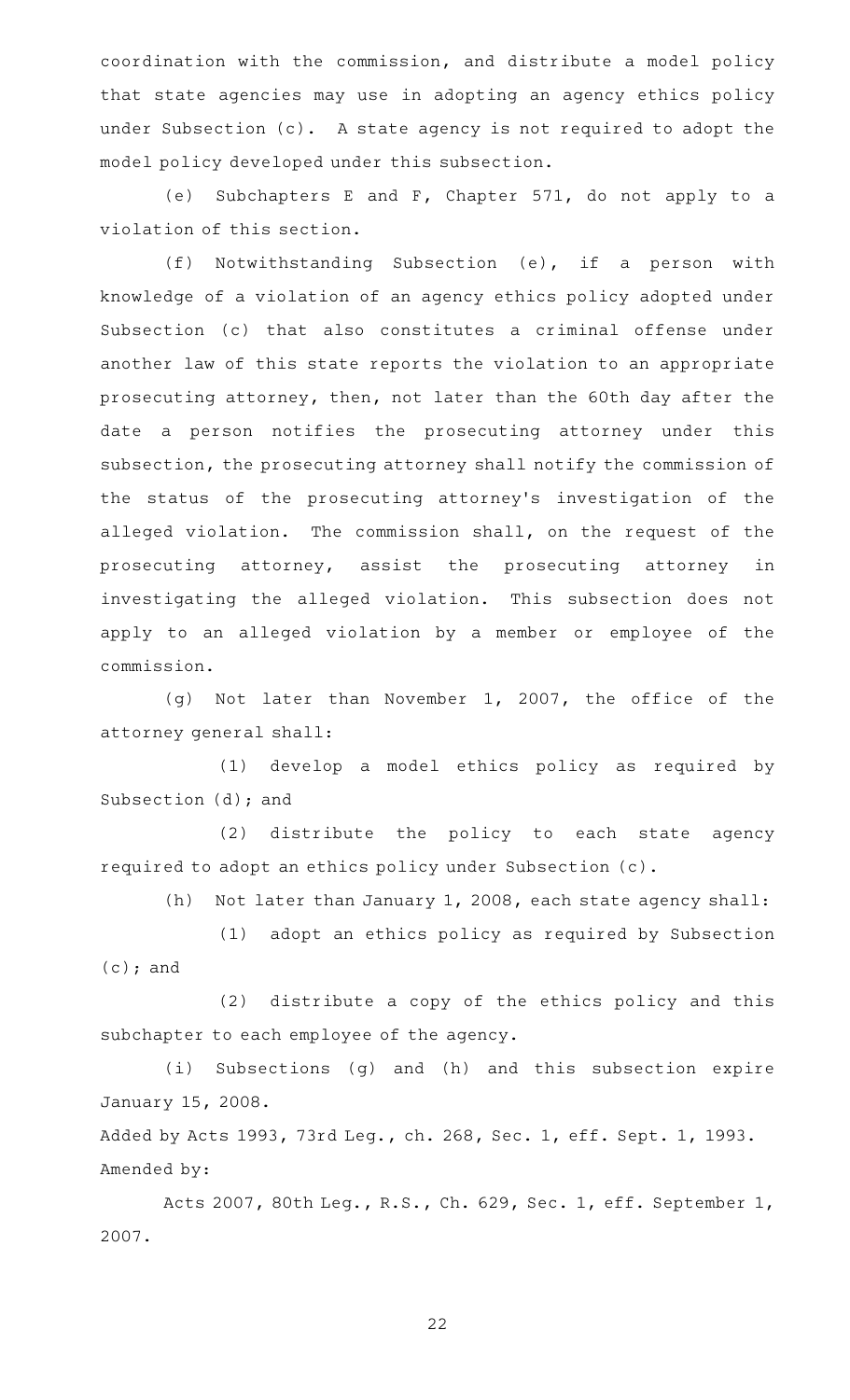Sec. 572.052. REPRESENTATION BY LEGISLATORS BEFORE STATE AGENCIES; CRIMINAL OFFENSE. (a) A member of the legislature may not, for compensation, represent another person before a state agency in the executive branch of state government unless the representation:

 $(1)$  is pursuant to an attorney-client relationship in a criminal law matter; or

(2) involves the filing of documents that involve only ministerial acts on the part of the commission, agency, board, department, or officer.

(b) A member of the legislature commits an offense if the member violates this section. An offense under this subsection is a Class A misdemeanor.

Added by Acts 1993, 73rd Leg., ch. 268, Sec. 1, eff. Sept. 1, 1993. Amended by Acts 1997, 75th Leg., ch. 1134, Sec. 15, eff. Sept. 1, 1997; Acts 2003, 78th Leg., ch. 249, Sec. 5.07, eff. Sept. 1, 2003.

Sec. 572.053. VOTING BY LEGISLATORS ON CERTAIN MEASURES OR BILLS; CRIMINAL OFFENSE. (a) A member of the legislature may not vote on a measure or a bill, other than a measure that will affect an entire class of business entities, that will directly benefit a specific business transaction of a business entity in which the member has a controlling interest.

(b) In this section, "controlling interest" includes:

(1) an ownership interest or participating interest by virtue of shares, stock, or otherwise that exceeds 10 percent;

(2) membership on the board of directors or other governing body of the business entity; or

 $(3)$  service as an officer of the business entity.

(c)AAA member of the legislature commits an offense if the member violates this section. An offense under this subsection is a Class A misdemeanor.

Added by Acts 1993, 73rd Leg., ch. 268, Sec. 1, eff. Sept. 1, 1993.

Sec. 572.0531. NOTICE REQUIRED FOR INTRODUCTION OR SPONSORSHIP OF OR VOTING ON CERTAIN MEASURES OR BILLS BY LEGISLATORS. (a) A member shall file a notice as required by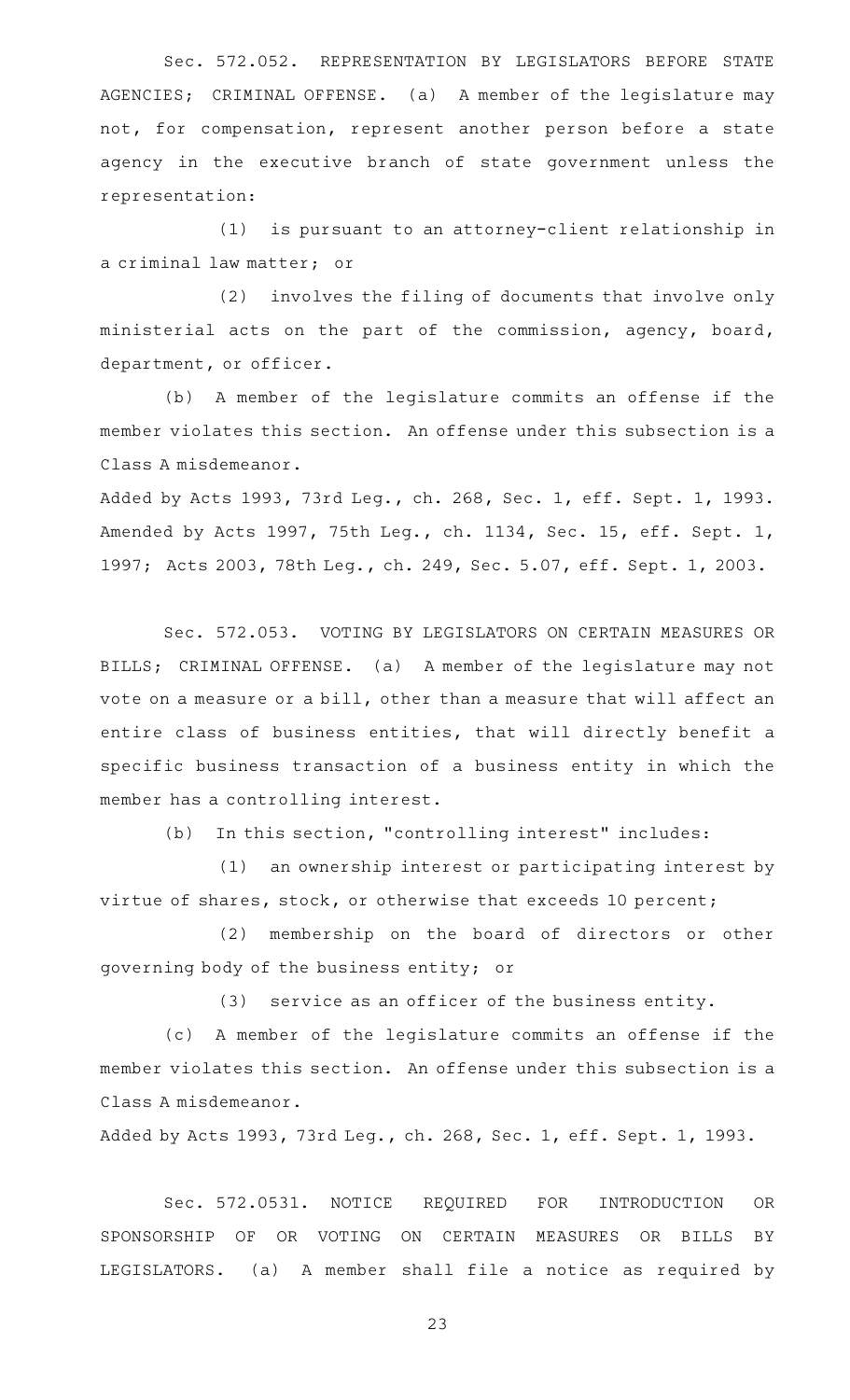Subsection (b) before introducing, sponsoring, or voting on a measure or bill if the member 's spouse or a person related to the member within the first degree by consanguinity, as determined under Subchapter B, Chapter 573, is registered as a lobbyist under Chapter 305 with respect to the subject matter of the measure or bill.

(b) A member of the house of representatives to whom Subsection (a) applies shall file a written notice of that fact with the chief clerk of the house of representatives. A senator to whom Subsection (a) applies shall file a written notice of that fact with the secretary of the senate. The member shall also file a notice with the commission. A notice filed under this subsection must:

 $(1)$  identify:

(A) the member;

(B) the measure, bill, or class of measures or bills with respect to which the notice is required under this section; and

(C) the person registered as a lobbyist; and

(2) be included in the journal of the house to which the member belongs.

(c) A person related to the member to whom Subsection (a) applies shall file a notice with the commission identifying:

 $(1)$  the person;

 $(2)$  the member; and

(3) the class of measures or bills with respect to which notice is required under this section.

(d) A person related to the member to whom Subsection (a) applies shall file the notice required by Subsection (c) not later than:

(1) the beginning of a regular or special legislative session as to which the person is registered as a lobbyist under Chapter 305 and will communicate directly with a member of the legislative branch with respect to the measure, bill, or class of measures or bills; or

(2) the seventh business day after the day the person agrees to accept reimbursement or compensation to communicate directly with a member of the legislative branch with respect to the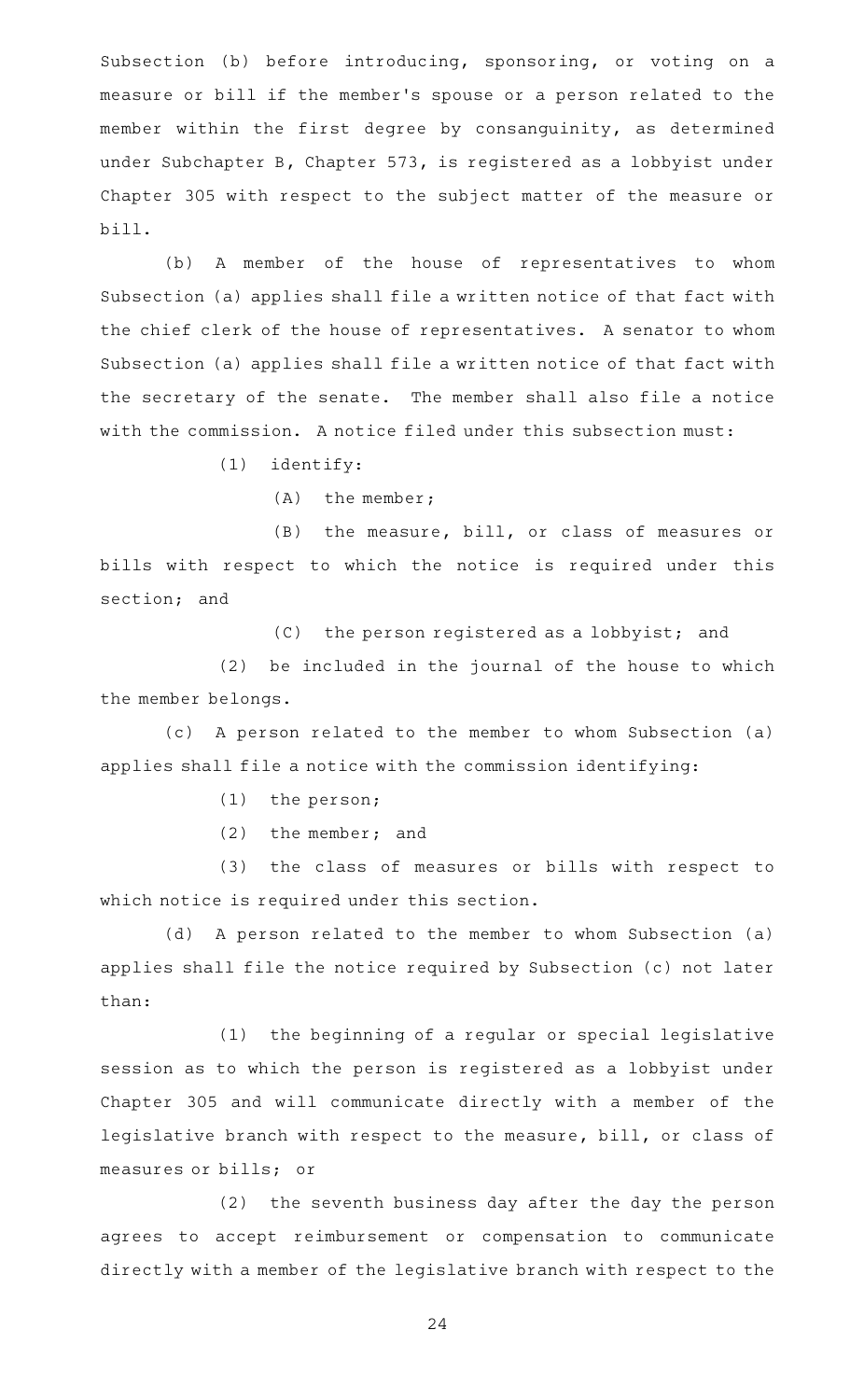measure, bill, or class of measures or bills, if the person agrees to accept the reimbursement or compensation after the beginning of a legislative session.

(e) A member of the legislature who violates this section is subject to discipline by the house to which the member belongs, as provided by Section 11, Article III, Texas Constitution.

(f) In this section, "communicates directly with" and "member of the legislative branch" have the meanings assigned by Section 305.002.

Added by Acts 2003, 78th Leg., ch. 249, Sec. 5.08, eff. Sept. 1, 2003.

Sec. 572.054. REPRESENTATION BY FORMER OFFICER OR EMPLOYEE OF REGULATORY AGENCY RESTRICTED; CRIMINAL OFFENSE. (a) A former member of the governing body or a former executive head of a regulatory agency may not make any communication to or appearance before an officer or employee of the agency in which the member or executive head served before the second anniversary of the date the member or executive head ceased to be a member of the governing body or the executive head of the agency if the communication or appearance is made:

 $(1)$  with the intent to influence; and

(2) on behalf of any person in connection with any matter on which the person seeks official action.

(b) A former state officer or employee of a regulatory agency who ceases service or employment with that agency on or after January 1, 1992, may not represent any person or receive compensation for services rendered on behalf of any person regarding a particular matter in which the former officer or employee participated during the period of state service or employment, either through personal involvement or because the case or proceeding was a matter within the officer 's or employee 's official responsibility.

(c) Subsection (b) applies only to:

(1) a state officer of a regulatory agency; or

(2) a state employee of a regulatory agency who is compensated, as of the last date of state employment, at or above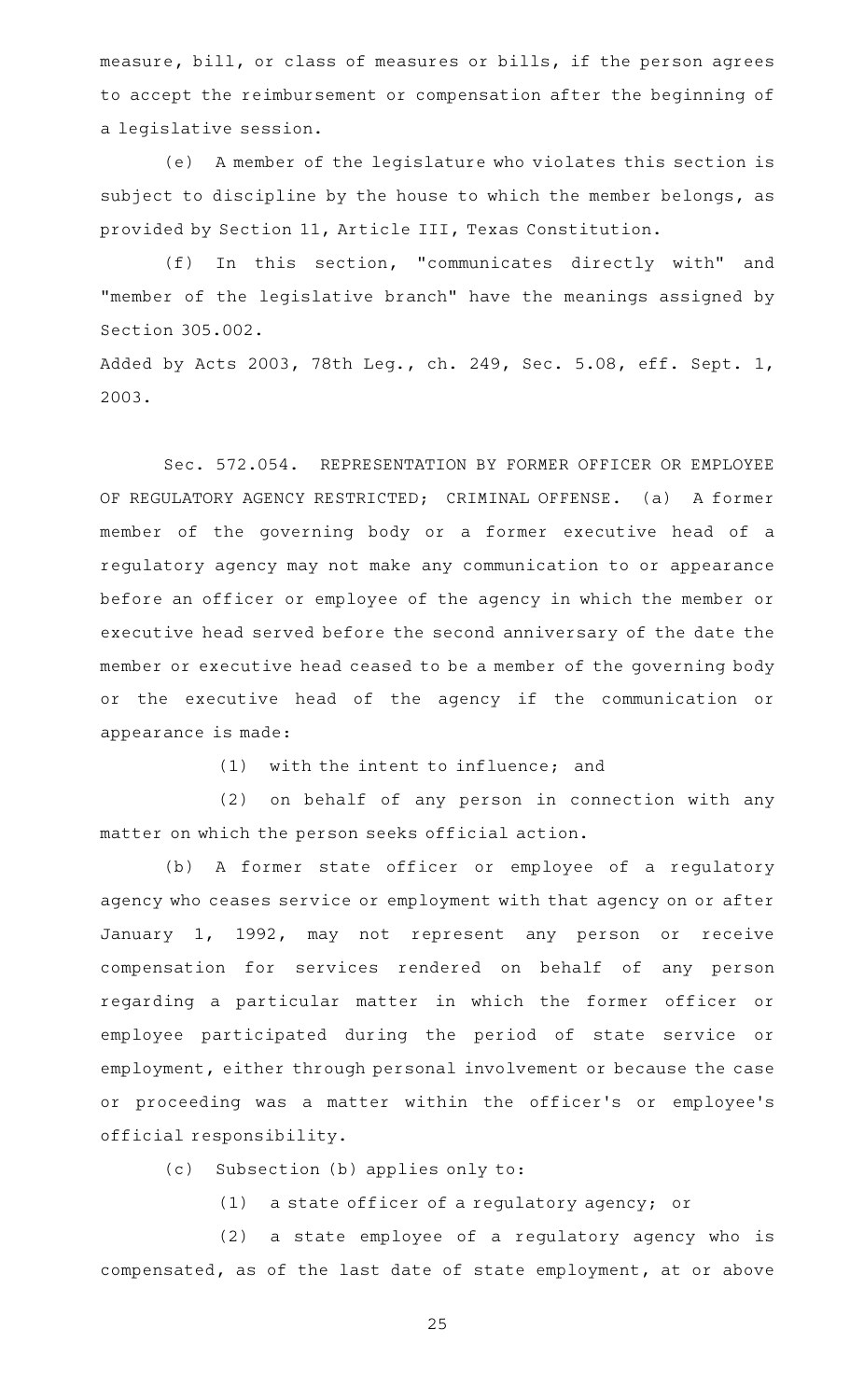the amount prescribed by the General Appropriations Act for step 1, salary group 17, of the position classification salary schedule, including an employee who is exempt from the state 's position classification plan.

(d) Subsection (b) does not apply to a rulemaking proceeding that was concluded before the officer 's or employee 's service or employment ceased.

(e) Other law that restricts the representation of a person before a particular state agency by a former state officer or employee of that agency prevails over this section.

(f) An individual commits an offense if the individual violates this section. An offense under this subsection is a Class A misdemeanor.

(g) In this section, the comptroller and the secretary of state are not excluded from the definition of "regulatory agency."

 $(h)$  In this section:

(1) "Participated" means to have taken action as an officer or employee through decision, approval, disapproval, recommendation, giving advice, investigation, or similar action.

(2) "Particular matter" means a specific investigation, application, request for a ruling or determination, rulemaking proceeding, contract, claim, charge, accusation, arrest, or judicial or other proceeding.

Added by Acts 1993, 73rd Leg., ch. 268, Sec. 1, eff. Sept. 1, 1993.

Sec. 572.055. CERTAIN SOLICITATIONS OF REGULATED BUSINESS ENTITIES PROHIBITED; CRIMINAL OFFENSE. (a) An association or organization of employees of a regulatory agency may not solicit, accept, or agree to accept anything of value from a business entity regulated by that agency and from which the business entity must obtain a permit to operate that business in this state or from an individual directly or indirectly connected with that business entity.

(b) A business entity regulated by a regulatory agency and from which the business entity must obtain a permit to operate that business in this state or an individual directly or indirectly connected with that business entity may not offer, confer, or agree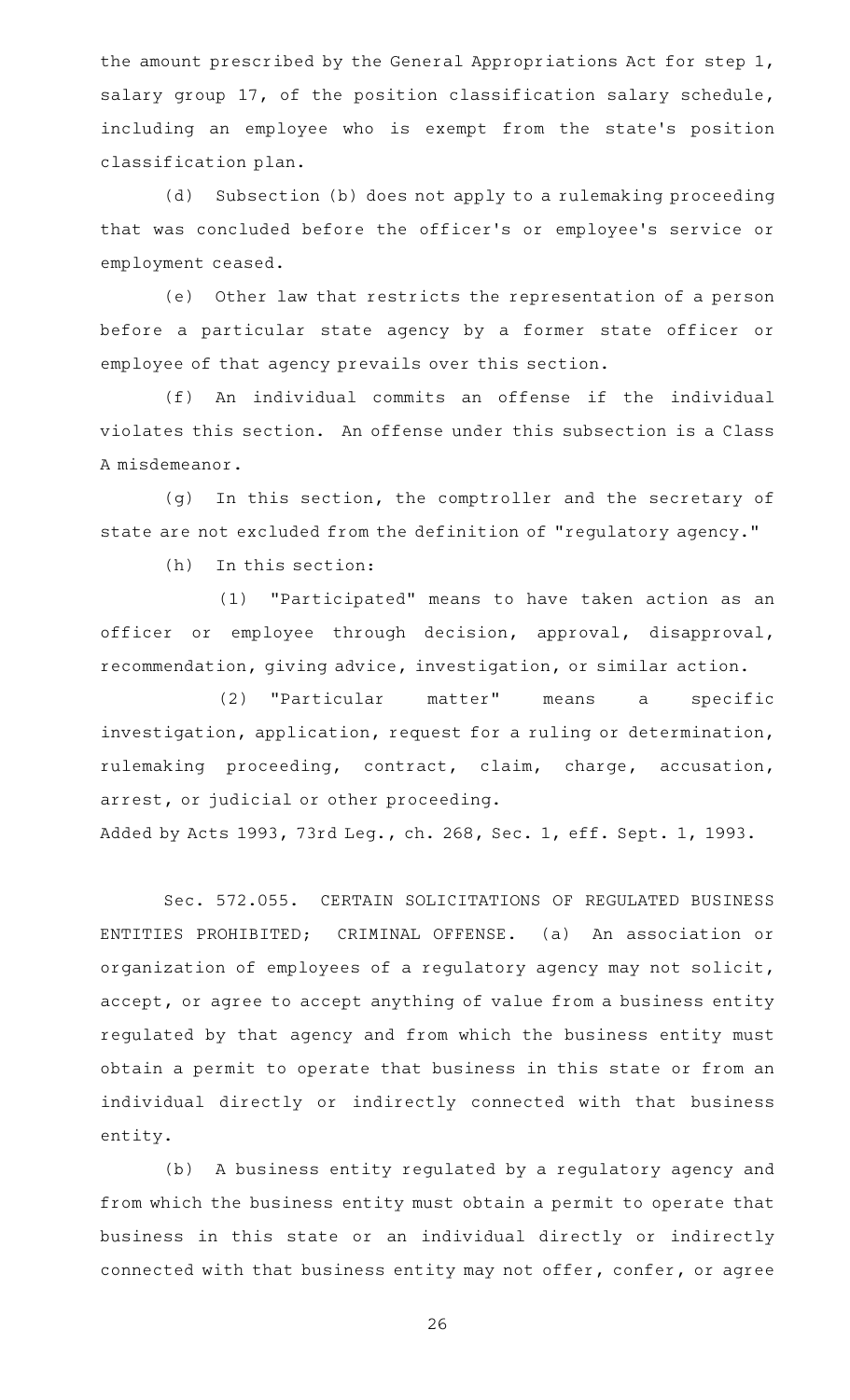to confer on an association or organization of employees of that agency anything of value.

(c) This section does not apply to an agency regulating the operation or inspection of motor vehicles or an agency charged with enforcing the parks and wildlife laws of this state.

(d) A person commits an offense if the person intentionally or knowingly violates this section. An offense under this subsection is a Class A misdemeanor.

Added by Acts 1993, 73rd Leg., ch. 268, Sec. 1, eff. Sept. 1, 1993.

Sec. 572.056. CONTRACTS BY STATE OFFICERS WITH GOVERNMENTAL ENTITIES; CRIMINAL OFFENSE. (a) A state officer may not solicit or accept from a governmental entity a commission, fee, bonus, retainer, or rebate that is compensation for the officer 's personal solicitation for the award of a contract for services or sale of goods to a governmental entity.

 $(b)$  This section does not apply to:

 $(1)$  a contract that is awarded by competitive bid as provided by law and that is not otherwise prohibited by law; or

 $(2)$  a court appointment.

(c) In this section, "governmental entity" means the state, a political subdivision of the state, or a governmental entity created under the Texas Constitution or a statute of this state.

(d)AAA state officer who violates this section commits an offense. An offense under this subsection is a Class A misdemeanor. Added by Acts 1993, 73rd Leg., ch. 268, Sec. 1, eff. Sept. 1, 1993.

Sec. 572.057. CERTAIN LEASES PROHIBITED. (a) A member of the legislature, an executive or judicial officer elected in a statewide election, or a business entity in which the legislator or officer has a substantial interest may not lease any office space or other real property to the state, a state agency, the legislature or a legislative agency, the Supreme Court of Texas, the Court of Criminal Appeals, or a state judicial agency.

(b) A lease made in violation of Subsection (a) is void.

(c) This section does not apply to an individual who is an elected officer on June 16, 1989, for as long as the officer holds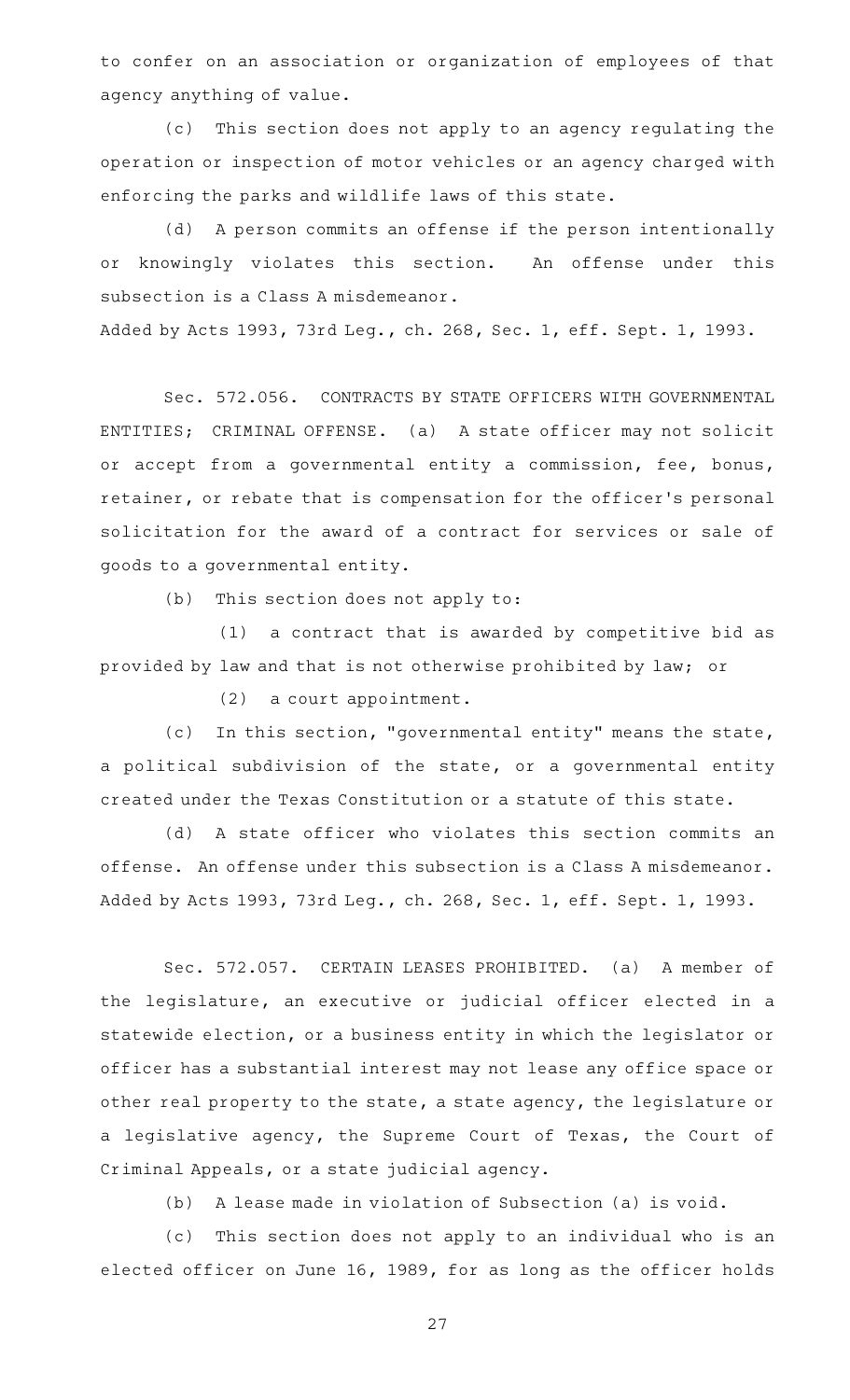that office.

Added by Acts 1993, 73rd Leg., ch. 268, Sec. 1, eff. Sept. 1, 1993.

Sec. 572.058. PRIVATE INTEREST IN MEASURE OR DECISION; DISCLOSURE; REMOVAL FROM OFFICE FOR VIOLATION. (a) An elected or appointed officer, other than an officer subject to impeachment under Article XV, Section 2, of the Texas Constitution, who is a member of a board or commission having policy direction over a state agency and who has a personal or private interest in a measure, proposal, or decision pending before the board or commission shall publicly disclose the fact to the board or commission in a meeting called and held in compliance with Chapter 551. The officer may not vote or otherwise participate in the decision. The disclosure shall be entered in the minutes of the meeting.

(b) An individual who violates this section is subject to removal from office on the petition of the attorney general on the attorney general 's own initiative or on the relation of a resident or of any other member of the board or commission. The suit must be brought in a district court of Travis County or of the county where the violation is alleged to have been committed.

(c) If the court or jury finds from a preponderance of the evidence that the defendant violated this section and that an ordinary prudent person would have known the individual 's conduct to be a violation of this section, the court shall enter judgment removing the defendant from office.

(d) A suit under this section must be brought before the second anniversary of the date the violation is alleged to have been committed, or the suit is barred.

(e) The remedy provided by this section is cumulative of other methods of removal from office provided by the Texas Constitution or a statute of this state.

 $(f)$  In this section, "personal or private interest" has the same meaning as is given to it under Article III, Section 22, of the Texas Constitution, governing the conduct of members of the legislature. For purposes of this section, an individual does not have a "personal or private interest" in a measure, proposal, or decision if the individual is engaged in a profession, trade, or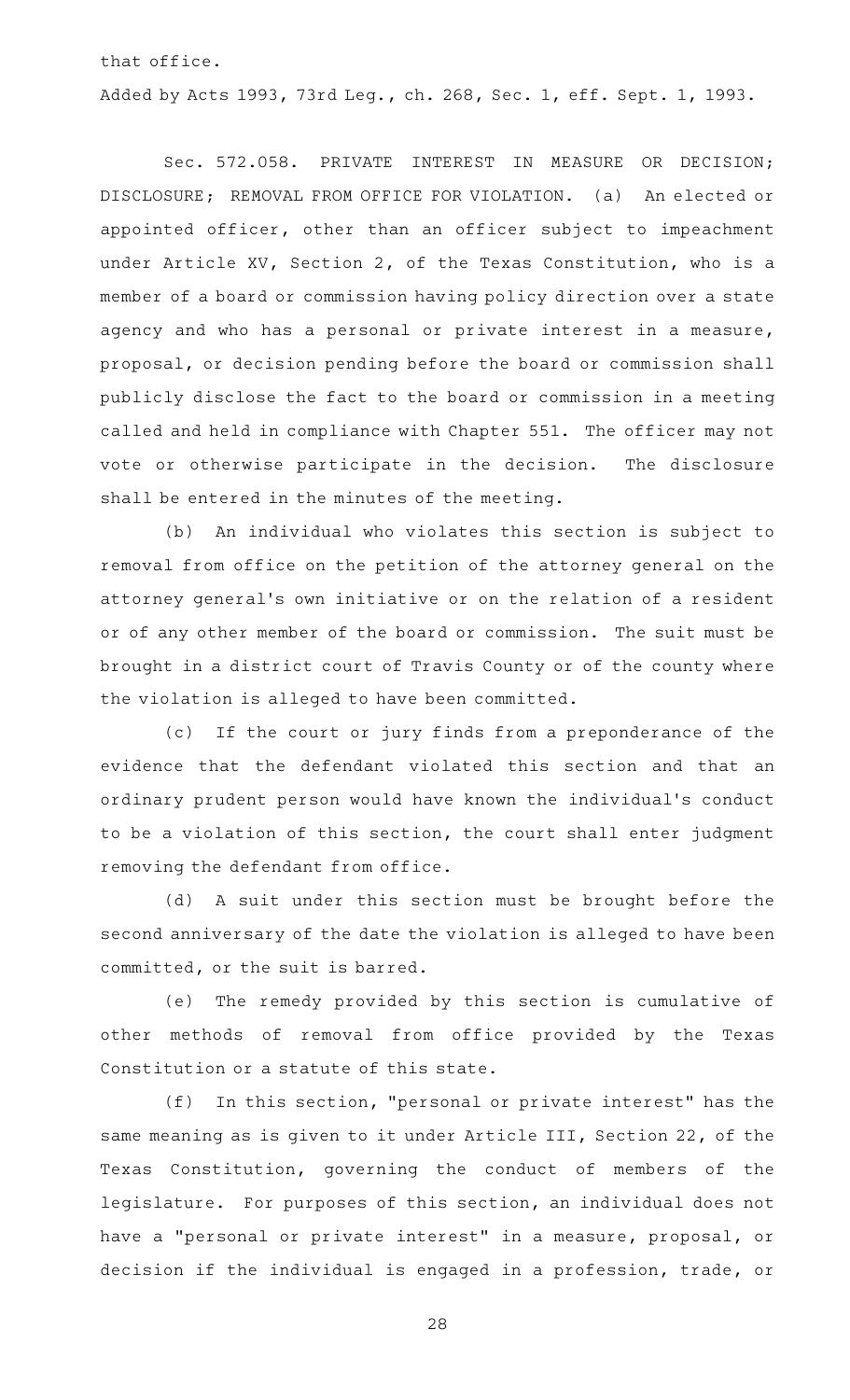occupation and the individual 's interest is the same as all others similarly engaged in the profession, trade, or occupation. Added by Acts 1993, 73rd Leg., ch. 268, Sec. 1, eff. Sept. 1, 1993.

Sec. 572.059. INDEPENDENCE OF STATE AND LOCAL OFFICERS ACTING IN LEGISLATIVE CAPACITY. (a) In this section, "legislative measure" includes:

(1) a bill, resolution, order, or other proposal to adopt, enact, amend, or repeal a statute, ordinance, rule, or policy of general application;

(2) a proposal to adopt, enact, amend, or repeal, or to grant a variance or other exception to, a zoning ordinance; or

(3) a proposed constitutional amendment or charter amendment subject to a vote of the electorate.

(b) For purposes of Subsection  $(a)$ , a measure that is applicable to a class or subset of persons or matters that is defined in general terms without naming the particular persons or matters is a measure of general application.

(c) To protect the independence of state and local officers acting in a legislative capacity, a state or local officer, whether elected or appointed, including a member of the governing body of a school district or other political subdivision of this state, may not be subject to disciplinary action or a sanction, penalty, disability, or liability for:

 $(1)$  an action permitted by law that the officer takes in the officer 's official capacity regarding a legislative measure;

(2) proposing, endorsing, or expressing support for or opposition to a legislative measure or taking any action permitted by law to support or oppose a legislative measure;

(3) the effect of a legislative measure or of a change in law proposed by a legislative measure on any person; or

 $(4)$  a breach of duty, in connection with the member's practice of or employment in a licensed or regulated profession or occupation, to disclose to any person information, or to obtain a waiver or consent from any person, regarding:

(A) the officer's actions relating to a legislative measure; or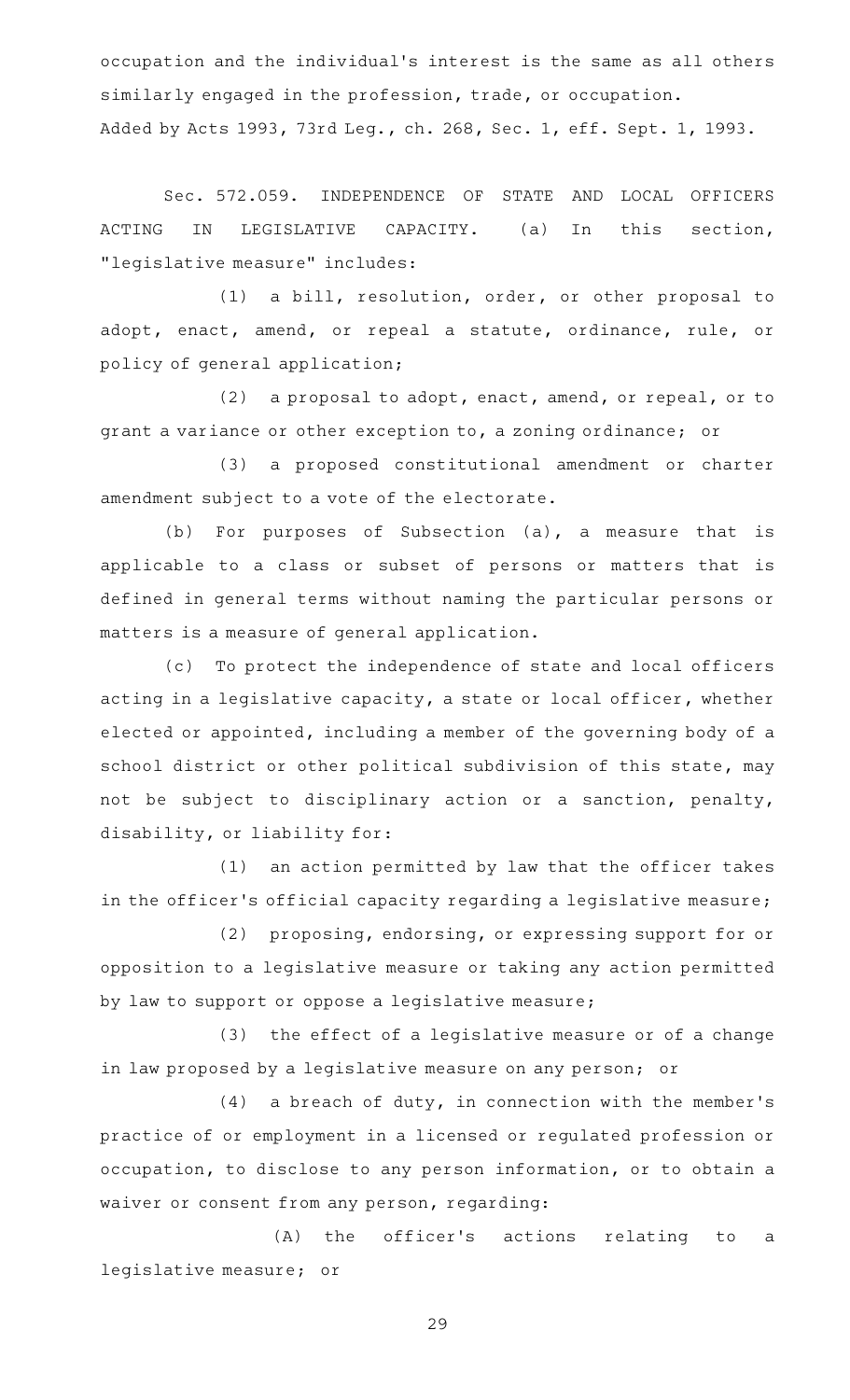$(B)$  the substance, effects, or potential effects of a legislative measure.

Added by Acts 2003, 78th Leg., ch. 1206, Sec. 1, eff. June 20, 2003.

Sec. 572.060. SOLICITATION OF OR RECOMMENDATIONS REGARDING CONTRIBUTIONS TO CHARITABLE ORGANIZATIONS AND GOVERNMENTAL ENTITIES. (a) Unless otherwise prohibited by the Code of Judicial Conduct, a state officer or state employee may:

 $(1)$  solicit from any person a contribution to:

 $(A)$  an organization that:

(i) is exempt from income taxation under Section 501(a), Internal Revenue Code of 1986, by being listed under Section  $501(c)(3)$  of that code;

(ii) does not attempt to influence legislation as a substantial part of the organization 's activities; and

(iii) has not elected under Section 501(h), Internal Revenue Code of 1986, to have that subsection apply to the organization; or

 $(B)$  a governmental entity; or

(2) recommend to any person that the person make a contribution to an organization or entity described by Subdivision (1).

(b) A monetary contribution solicited or recommended as provided by Subsection (a) must:

(1) be paid or made directly to the charitable organization or governmental entity by the person making the contribution;

(2) be in the form of a check, money order, or similar instrument payable to the charitable organization or governmental entity; or

(3) be in the form of a deduction from a state employee's salary or wage payment under the state employee charitable campaign under Subchapter I, Chapter 659.

(c) A contribution solicited or recommended as provided by Subsection (a) that is not a monetary contribution must be delivered directly to the charitable organization or governmental